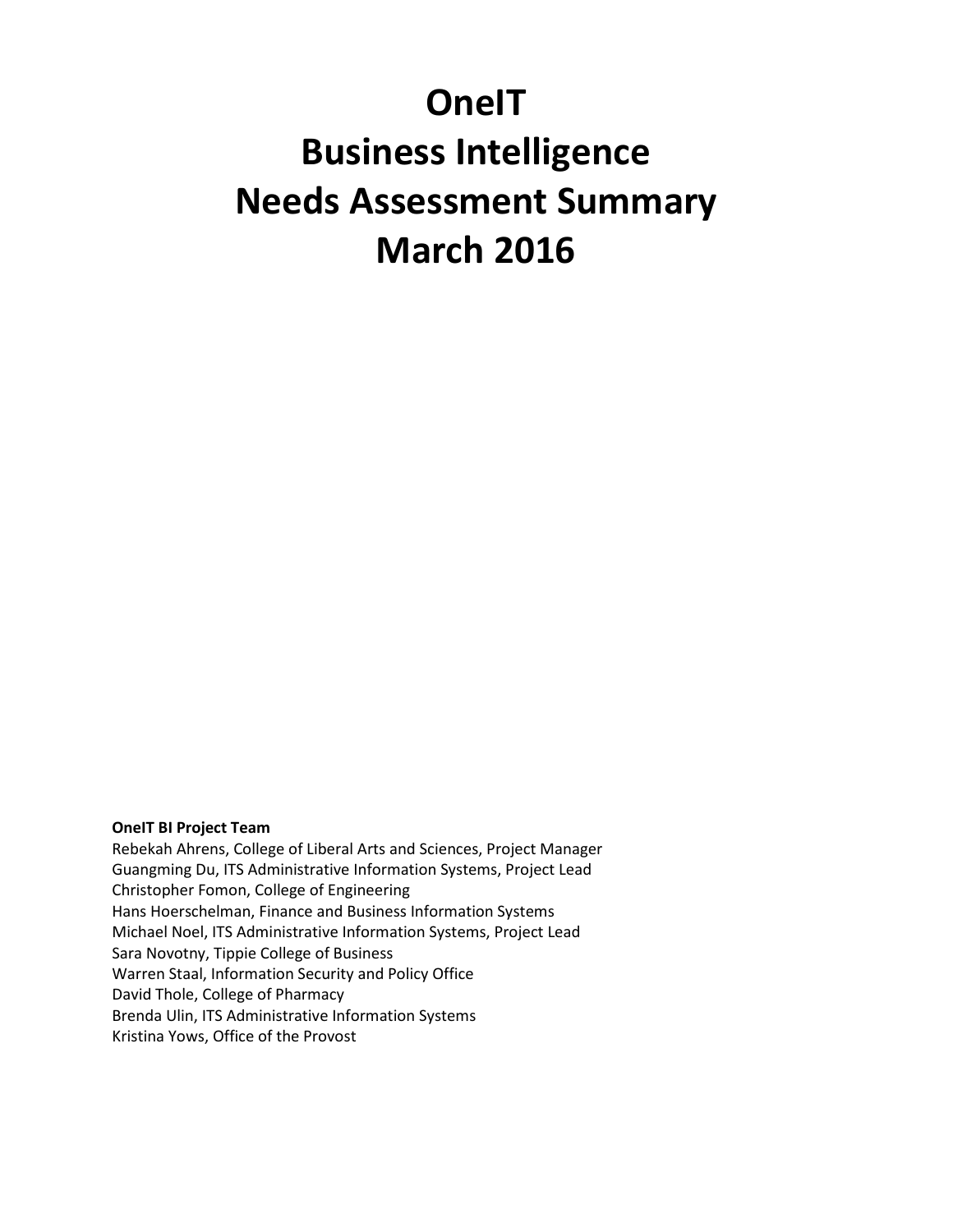## Table of Contents

| Table 1: Detailed BI Needs Assessment Themes and Potential Solutions/Strategies  8 |
|------------------------------------------------------------------------------------|
|                                                                                    |
|                                                                                    |
|                                                                                    |
|                                                                                    |
|                                                                                    |
|                                                                                    |
|                                                                                    |
|                                                                                    |
| OneIT BI Needs Assessment Theme and Potential Strategy Feedback E-mail  19         |
|                                                                                    |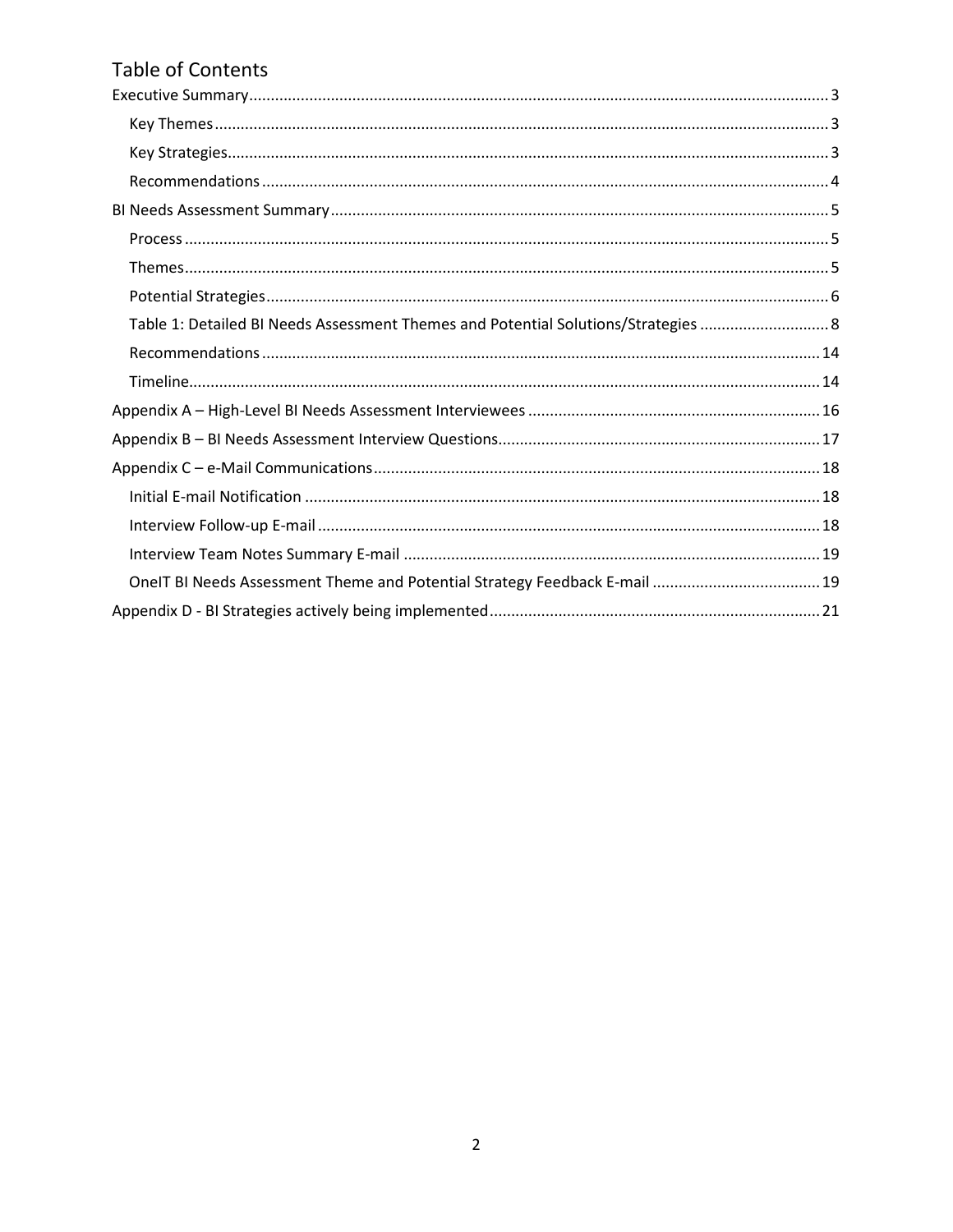## <span id="page-2-0"></span>Executive Summary

The promise of Business Intelligence (BI) is in the delivery of accurate and timely information to make informed decisions and achieve institutional business objectives. BI has become increasingly more important as campus explores ways to become more efficient, effective, and competitive. BI can deliver greater insight into institutional performance, enable faster and better informed decisions, and provide information for quicker response to opportunities and threats.

As part of the OneIT BI Needs Assessment Project, thirty executive-level university leaders, crossing all aspects of the university mission (Appendix A), were interviewed by three OneIT BI Project Team members to determine what information they required for strategic, tactical, and operational decisionmaking. The assessment consisted of an hour-long interview focused on critical financial, human resources, academic, and research administration information needs.

#### <span id="page-2-1"></span>Key Themes

Once the interviews were completed, the OneIT BI Project Team reviewed and analyzed over ninety pages of interview summaries from the thirty interviewees. The goal was to look for comments that were repeated across interviewees or any remarkable comments from which to distill common themes. The team identified sixteen themes, which were further grouped into three main categories depending on whether they related to overall campus data needs and BI environment; institutional data environment, BI solutions, and reporting needs; or specific institutional data domains. The themes are summarized below. A more detailed description of the BI Needs Assessment Themes and Potential Strategies appears in Table 1.

- Campus Environment
	- o Data Driven Decision-making Increasing Demand for Data
- Institutional Data and Reporting
	- o Data Complexity **be a set of the Contract Contract Contract Contract Contract Contract Contract Contract Contract Contract Contract Contract Contract Contract Contract Contract Contract Contract Contract Contract Contrac**
	- o "Gold Standard" Reports **by Contant Contants** o Data Aggregation
	- o Simple Visualizations **by Contract Contract Contract Contract** Contract Contract Contract Contract Contract Contract Contract Contract Contract Contract Contract Contract Contract Contract Contract Contract Contract Cont
- Data Domain Specific
	- o Comprehensive Faculty Data o Student Outcomes<br>
	o Student Success o Learning Space Util
	-
	- Enrollment Analytics
	-
- 
- 
- 
- 
- 
- Learning Space Utilization<br>○ Space Allocation
- 
- o Financial Aid Research Administrative Data

#### <span id="page-2-2"></span>Key Strategies

The OneIT BI Project Team members identified more than fifty strategies (Table 1), which they recognized as a sizeable number. Many of the strategies support multiple themes.

The positive impact of some strategies will be immediate, while the benefits of others will be realized longer term. Many strategies are currently being implemented or align with existing projects and services such as the Data Digest, Campus Data Portal, Persistence, Tuition Revenue, Institutional Data Users Group (IDUG), and the BI Shared Service Center (BISSC). Others are waiting for resources and prioritization.

Many of the strategies rely on collaboration and partnerships to deliver solutions. Developing and implementing BI best practices is integral to many of the potential strategies. Formal data governance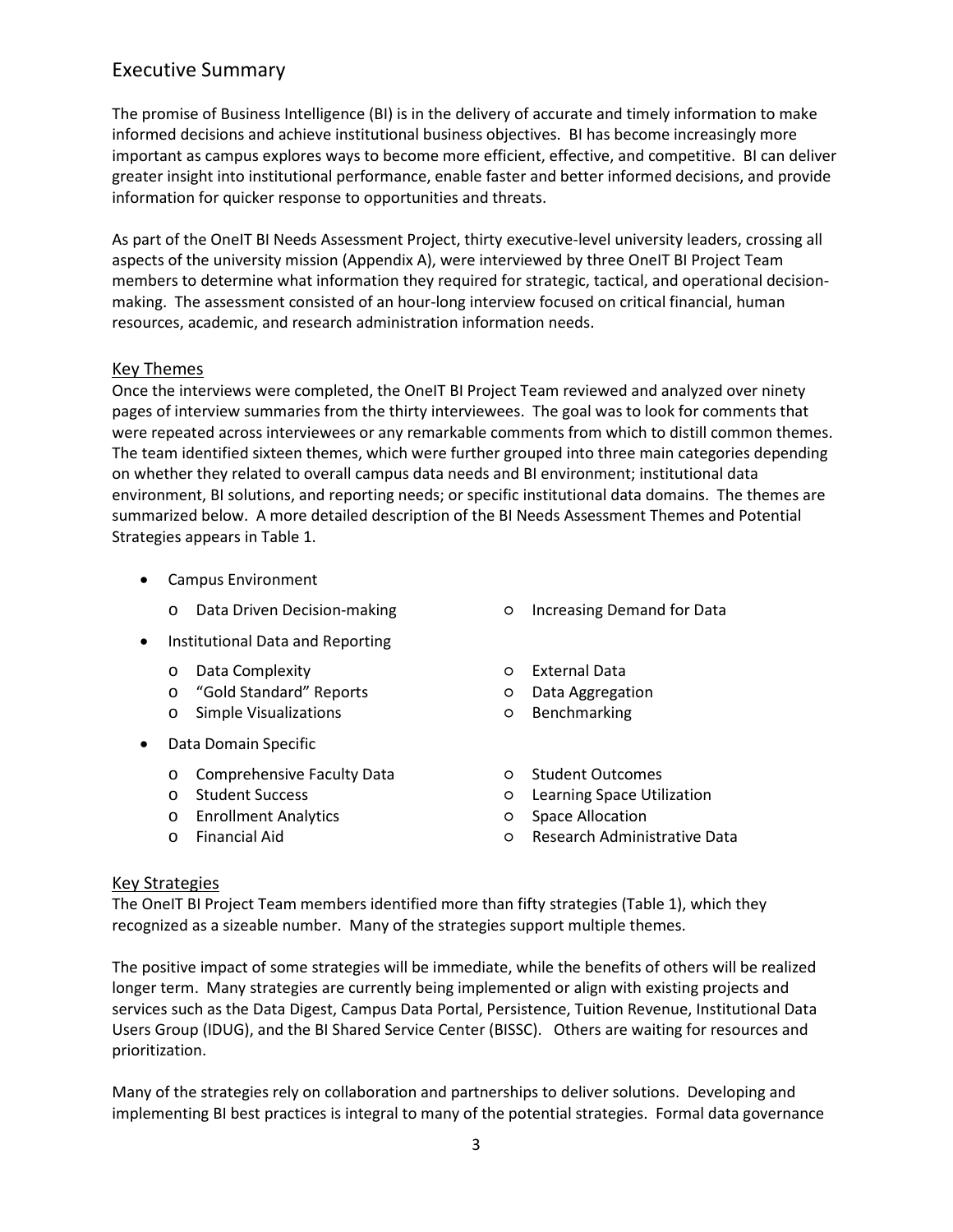plays a central role in institutional data management and in identifying business intelligence solutions that align with campus priorities. Data governance is a collaborative effort that engages campus leadership, functional data owners, and technical experts. Engagement of all stakeholders is critical as the campus becomes more data-driven. Together they will be responsible for completing common data definitions, developing "Gold Standard" reports, and publishing to the Campus Data Portal.

#### <span id="page-3-0"></span>Recommendations

The OneIT BI Project Team developed the following recommendations to help the university become more data-driven and to realize the benefits of BI solutions:

- Complete the BI projects that are currently being implemented (Appendix D).
- For the remaining BI strategies, develop an FY17 BI strategic roadmap with the involvement of key stakeholders.
- Create an Institutional Data Governance team to provide oversight and direction in implementing the BI strategies.
- Leverage the Institutional Data User Group (IDUG) to increase campus data literacy and fluency.
- Establish a formal BI Community, consisting of campus BI practitioners focused on supporting datadriven decision-making, to create an integrated approach to BI solutions.
- Capture and publish BI Best Practices for the benefit of campus.
- Develop a method to track BI industry trends, determine how those trends affect campus, and decide how best to respond.

With the newly formed BI Shared Service Center (BISSC), growing campus interest in BI solutions, and engaged campus stakeholders, the university is well positioned to become a more data-driven institution.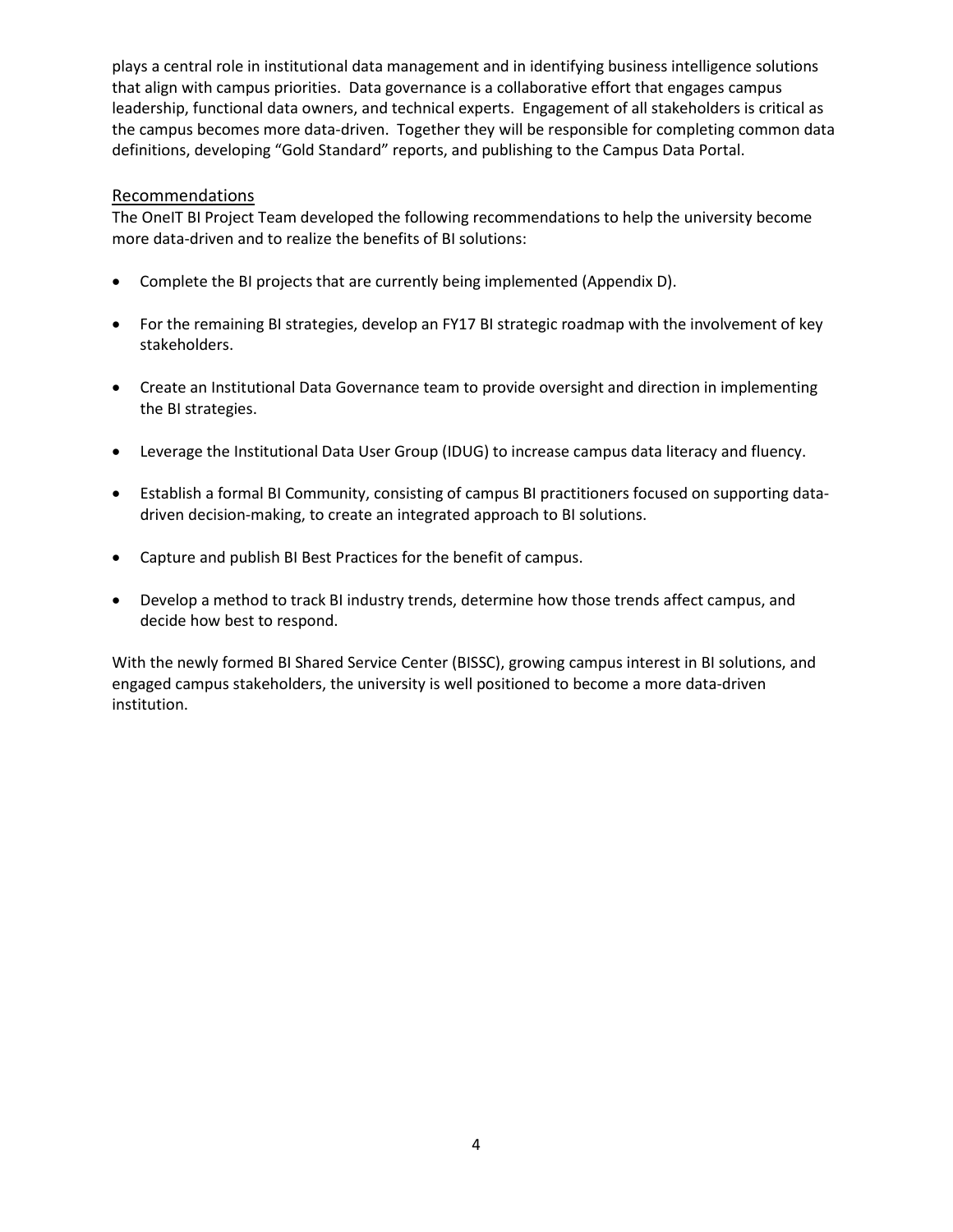### <span id="page-4-0"></span>BI Needs Assessment Summary

Business Intelligence (BI) is an enabling technology on campus. It can deliver greater insight into institutional performance, enable faster and better informed decisions, and provide information for quicker response to opportunities and threats. BI is a strategy to increase the quality, accessibility, and timeliness of institutional data.

#### <span id="page-4-1"></span>Process

Thirty executive-level university leaders including vice presidents, associate vice presidents, assistant vice presidents, directors, and deans were interviewed by three OneIT BI Project Team members. Appendix A lists all the executive-level university staff that were interviewed. Some leaders invited others to participate in their interview sessions. The interview team consisted of a facilitator, an interviewer, and a dedicated note taker. An introductory e-mail was drafted by the team and sent by Steve Fleagle, CIO, to all the BI Needs Assessment participants in mid-July prior to scheduling the interviews; the e-mail included the questions that were going to be covered in the interview (Appendix B).

Prior to the meeting, a reminder was sent to ensure that the participants had a chance to review the questions. Immediately after the interview, a thank you e-mail was sent reminding them that the interview summary notes would be shared with them in a week or so for their review. The OneIT BI Needs Assessment Interview Team and One IT BI Project team members reviewed the summaries. The interview summary was attached to an e-mail asking for interview participants to do a final review. Most interviewees did not have any significant changes. Samples of all e-mail communications are provided in Appendix C.

Interview summaries were reviewed and analyzed by the OneIT BI Project Team to identify key themes along with potential strategies. Key themes and potential strategies were vetted with a small crosssection of interview participants for feedback prior to incorporating them into the final report.

The OneIT BI Project Team members were selected because of their BI knowledge, expertise, and experience. Although the team's formal project responsibilities end with the completion of this report, it is expected the individual team members will have involvement in further developing the strategies and their implementation.

#### <span id="page-4-2"></span>Themes

The OneIT BI Project Team reviewed and analyzed over ninety pages of interview summaries from the thirty interviewees. The goal was to look for comments that were repeated across interviewees, or any remarkable comments from which to distill common themes. Sixteen themes were identified from the thirty interviews. Those sixteen themes were further grouped into three main categories, as detailed below: –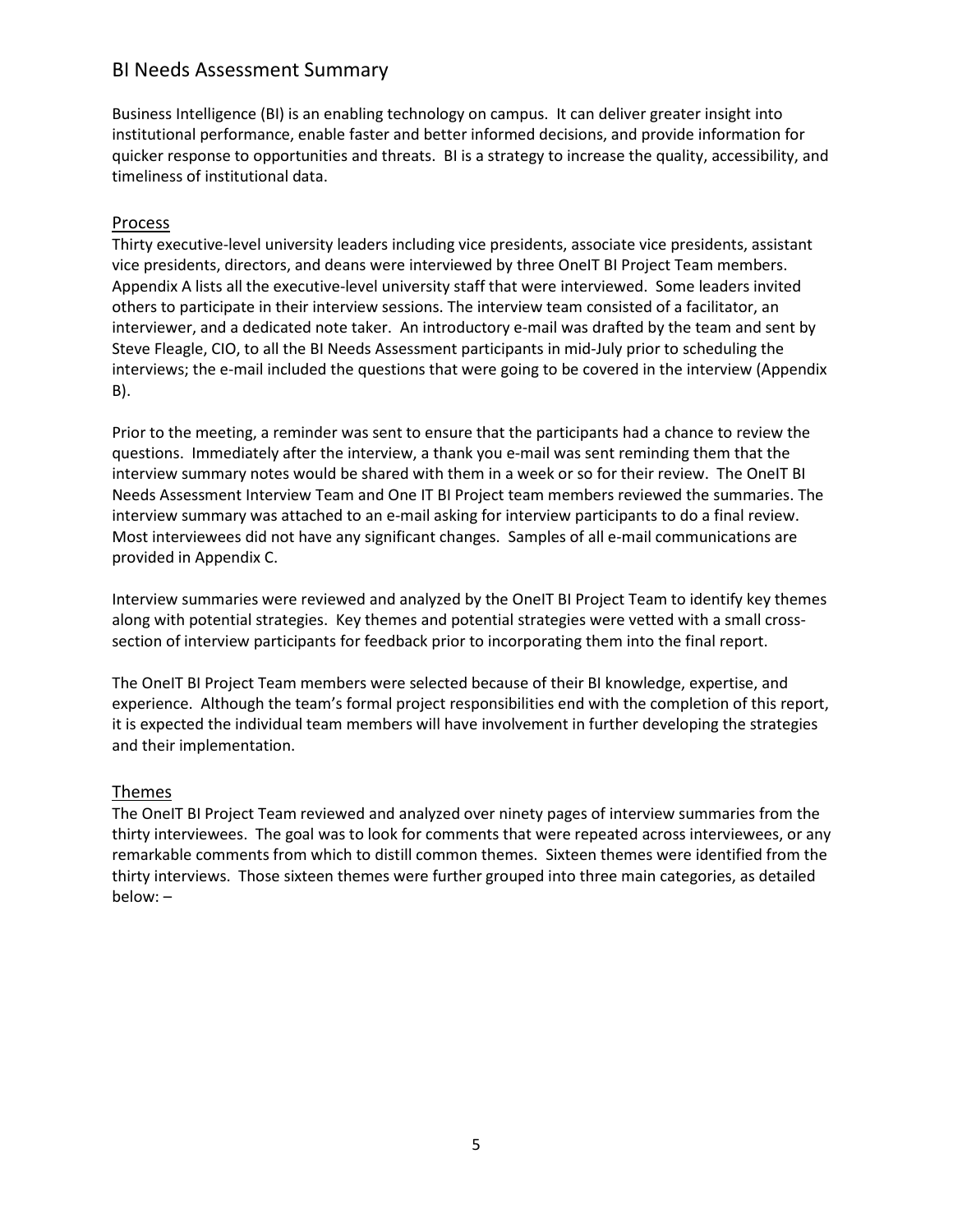- Campus Environment themes as they relate to overall campus data needs and the BI environment. Themes in this category included:
	- o Data Driven Decision-making Increasing Demand for Data
- 
- Institutional Data and Reporting themes relating to the overall institutional data environment, BI solutions and reporting needs. Themes in this category included:
	- o Data Complexity **be a set of the Contract Contract Contract Contract Contract Contract Contract Contract Contract Contract Contract Contract Contract Contract Contract Contract Contract Contract Contract Contract Contrac**
	- o "Gold Standard" Reports **by Contant Contants** on Data Aggregation
	- o Simple Visualizations Benchmarking
- 
- 
- 
- Data Domain Specific themes related to a specific institution data domain (Faculty Human Resources, Research, Enrollment, Space, Students). Themes in this category included:
	- o Comprehensive Faculty Data o Student Outcomes<br>
	o Student Success o Learning Space Util
	-
	- o Enrollment Analytics Space Allocation
- 
- $O$  Learning Space Utilization
- - o Financial Aid Research Administrative Data
- 

Table 1 lists the themes, grouped by category, and provides a description and associated potential strategies for each.

Some non-BI related feedback and comments surfaced during the interviews. The BI Needs Assessment Interview Team has shared those comments with the campus entities (data owners, applications administrators, or businesses units) who could best address them.

#### <span id="page-5-0"></span>Potential Strategies

While it was not part of the original BI Needs Assessment Project scope, the OneIT BI Project Team thought that identifying potential strategies associated with each of the themes would provide additional value and increase the utility of the BI Needs Assessment. These potential strategies can serve as a guide for campus and be the foundation of a more complete BI roadmap. The OneIT BI Project Team spent a considerable amount of time developing and refining the strategies. Nebulous concepts were avoided, in favor of strategies that were concrete and actionable. It was important that the strategies move the campus forward along the path to becoming more data-driven.

The team identified more than fifty strategies, which they recognized as a sizeable number. Eight of the strategies support multiple themes. Several of the strategies align with current projects and services. The Campus Data Portal [\(http://data.uiowa.edu\)](http://data.uiowa.edu/) was identified in several strategies as a way to aggregate data, reports, and visualizations; a mechanism to secure information; and as a way to publish data dictionary definitions and usage best practices. The BI Shared Service Center (BISSC) will be integral in implementing BI strategies including solution delivery, establishing best practices, and creating and sustaining the campus BI community. The Institutional Data Users Group, BISSC, and the BI Community were in included in several strategies as ways to raise awareness of institutional data, showcase BI solutions, and share best practices.

From a project perspective, the Data Digest project [\(http://provost.uiowa.edu/data-digest\)](http://provost.uiowa.edu/data-digest), Enrollment Management Admissions Dashboards, Campus Data Portal, Budget Office Tuition Projection, Persistence Data Migration, u.achieve Data Warehouse Publishing, Space Allocation, Unizin [\(http://teach.its.uiowa.edu/initiatives/unizin\)](http://teach.its.uiowa.edu/initiatives/unizin), Elements of Success, and Educational Advisory Board Academic Performance Solution (EAB APS) were all identified as important active projects.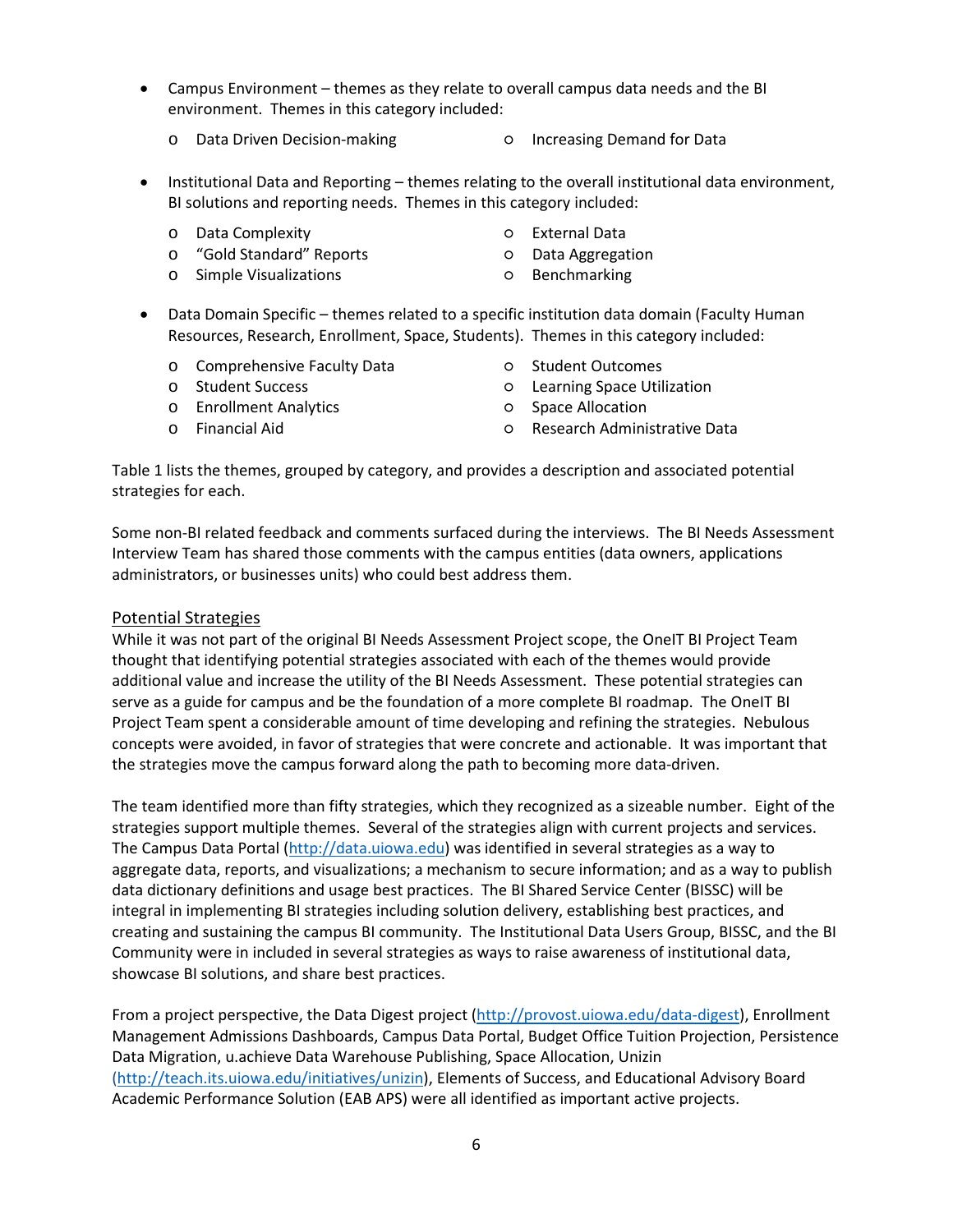Approximately 20% of the strategies are being actively worked on. The remaining 80% are waiting for resources and prioritization. About 25% of the strategies will have immediate or near-term (0-3 months) impact and about 75% will have longer term (6-12 months) benefits.

Data governance surfaced as a critical success factor for establishing and driving the campus BI strategies. Data governance is a collaborative effort that engages campus leadership, functional data owners, and technical experts in institutional data management and to ensure business intelligence solutions align with campus priorities. BI services and strategies should be a cross-institutional endeavor with oversight and direction provided from the Institutional Data Governance Team. Engagement of all stakeholders is critical as the campus becomes more data-driven. Together they will be responsible for completing common data definitions, developing "Gold Standard" reports, and publishing to the Campus Data Portal.

Collaboration and partnership between business and IT will be critical to ensure that complex BI solutions are strategically relevant and easy to use. The Provost Office, Enrollment Management, Facilities Management, Human Resources, Grant Accounting, Division of Sponsored Programs, Budget Office, and ITS were all identified as key partners in developing and implementing the BI strategies.

Developing and implementing BI best practices, which help achieve successful results and avoid failures, will be integral to many of the potential strategies. Best practices should cover all aspects of the solution lifecycle, including how data is best captured, stored, processed, and visualized to maintain a high level of integrity, relevance, and accessibility.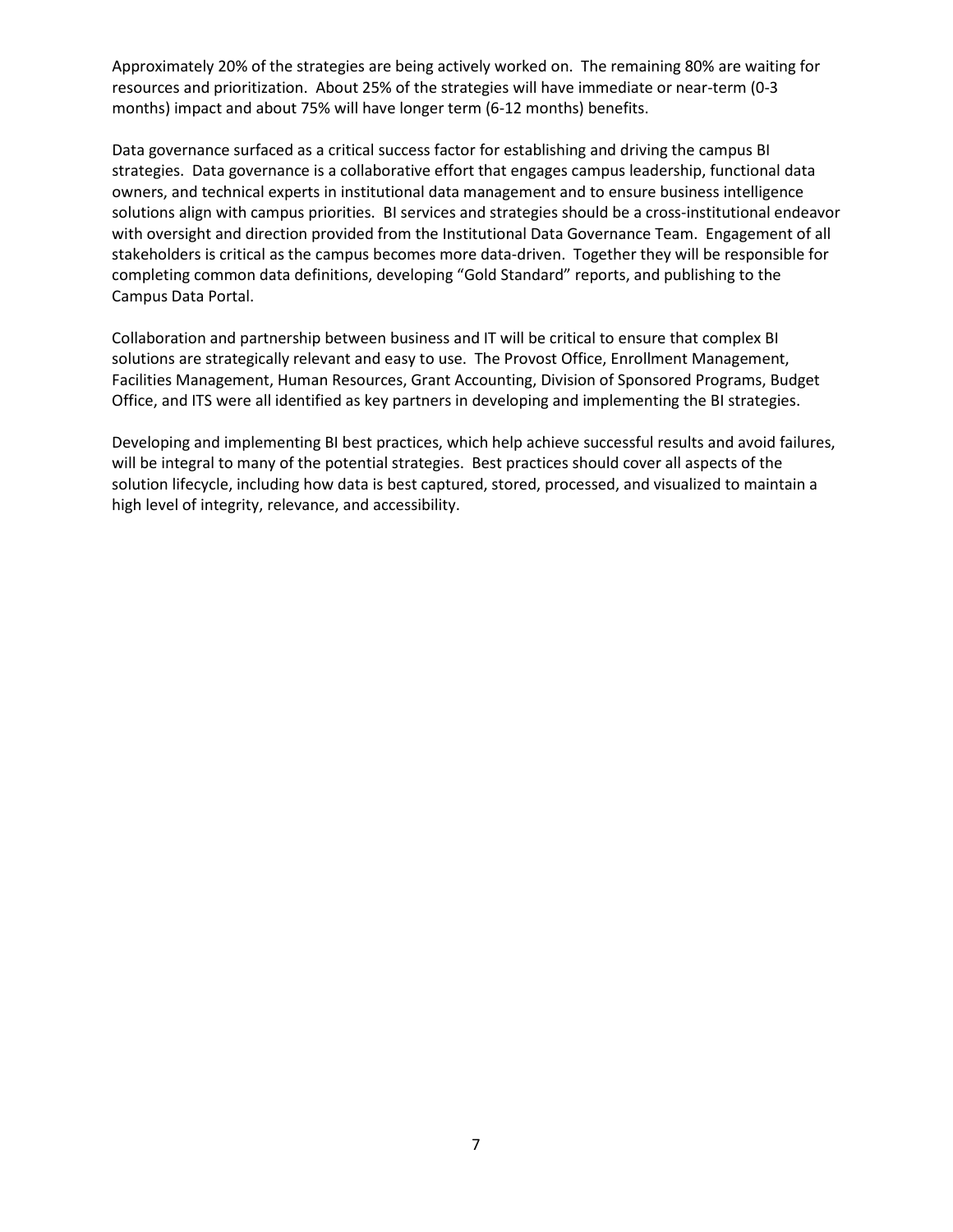## Table 1: Detailed BI Needs Assessment Themes and Potential Solutions/Strategies

<span id="page-7-0"></span>

| Category                               | <b>Theme</b>                       | <b>Theme Description</b>                                                                                                                                                                                                                                                            | <b>Potential Strategies</b>                                                                                                                                                                                                                                                                                                                                                                                                                                                                                                                                                                                                                                                        |
|----------------------------------------|------------------------------------|-------------------------------------------------------------------------------------------------------------------------------------------------------------------------------------------------------------------------------------------------------------------------------------|------------------------------------------------------------------------------------------------------------------------------------------------------------------------------------------------------------------------------------------------------------------------------------------------------------------------------------------------------------------------------------------------------------------------------------------------------------------------------------------------------------------------------------------------------------------------------------------------------------------------------------------------------------------------------------|
| Campus<br>Environment                  | Data Driven<br>Decision-<br>Making | There is a willingness and desire to become more<br>data-driven across all administrative and academic<br>units. We have robust institutional data but our<br>capacity to transform the data into information to use<br>in our decision-making processes is not fully<br>developed. | Ensure that Institutional Data Users Group (IDUG) sessions<br>$\bullet$<br>continue to increase campus data literacy by raising awareness<br>of Institutional Data, promoting collaboration, and creating<br>networking opportunities.<br>Promote the BI Shared Services Center as a campus-wide<br>$\bullet$<br>resource for delivering collaborative BI solutions and sharing<br>best practices.<br>Create a Campus BI Community to raise awareness of BI<br>$\bullet$<br>trends, technologies, and campus solutions.<br>Engage institutional data owners and key campus users in a BI<br>planning and prioritization process.                                                   |
| Campus<br>Environment                  | Increasing<br>Demand for<br>Data   | The number and variety of data requests coming from<br>the President's Office, Provost's Office, legislature,<br>Board of Regents, media, accrediting agencies,<br>certifying bodies, and many other sources seem to be<br>ever increasing                                          | Utilize the Campus Data Portal project to consolidate and<br>$\bullet$<br>distribute commonly requested institutional data and reports.<br>Leverage the Campus Data Portal to publish the Institutional<br>$\bullet$<br>Data Catalog and Dictionary, so campus users can discover<br>what institutional data is available, associated metadata,<br>common usage patterns, and support information.<br>Promote the University Data Digest as the authoritative source<br>$\bullet$<br>of institutional reports to address common data requests.<br>Assist institutional data owners in creating "Gold Standard"<br>$\bullet$<br>Reports/Dashboards to address common data requests. |
| Institutional<br>Data and<br>Reporting | Data<br>Complexity                 | Institutional Data is complex, can be difficult to<br>understand, and may be easily misinterpreted. Users<br>need to know where to go when they have questions<br>and understand how to accurately combine data from<br>multiple data sources.                                      | Leverage the Campus Data Portal to publish the Institutional<br>$\bullet$<br>Data Catalog and Dictionary, so campus users can discover<br>what institutional data is available, associated metadata,<br>common usage patterns, and support information.<br>Formalize the institutional data governance process; redefine<br>$\bullet$<br>data owners, stewards, and custodian roles; revise policies as<br>needed; and ensure appropriate metadata exists for all<br>institutional data.<br>Create an information ambassador program to assist campus<br>$\bullet$<br>users in understanding and using institutional data.                                                         |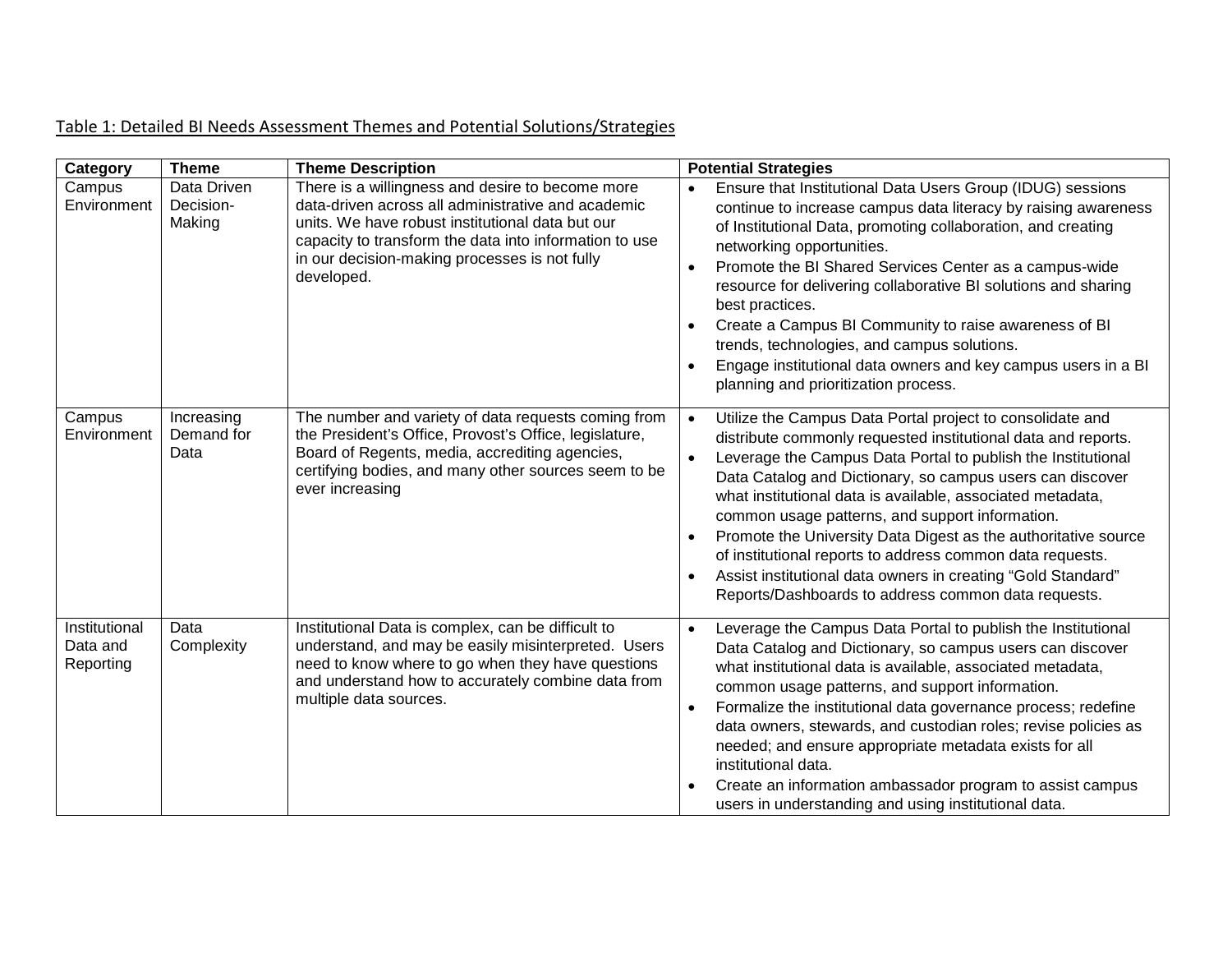| Category                               | <b>Theme</b>                    | <b>Theme Description</b>                                                                                                                                                                                                                                                                           | <b>Potential Strategies</b>                                                                                                                                                                                                                                                                                                                                                                                                   |
|----------------------------------------|---------------------------------|----------------------------------------------------------------------------------------------------------------------------------------------------------------------------------------------------------------------------------------------------------------------------------------------------|-------------------------------------------------------------------------------------------------------------------------------------------------------------------------------------------------------------------------------------------------------------------------------------------------------------------------------------------------------------------------------------------------------------------------------|
|                                        |                                 |                                                                                                                                                                                                                                                                                                    | Leverage the existing Institutional Data Users Group (IDUG) to<br>create "Communities of Interest" around specific institutional<br>data.<br>Develop methods to share common report templates and data<br>$\bullet$<br>extract strategies through the BI Shared Service Center and<br>Campus BI Community.                                                                                                                    |
|                                        |                                 |                                                                                                                                                                                                                                                                                                    | Leverage the Campus Data Portal to centralize the institutional<br>data access, authorization, and request processes providing<br>simple and standardized processes for requesting data and/or<br>access to data.<br>Create and document institutional data usage patterns that can<br>$\bullet$<br>assist data consumers in the combination of data, data<br>cleansing issues, and connecting to local data stores.          |
| Institutional<br>Data and<br>Reporting | "Gold<br>Standard"<br>Reports   | A set of approved "gold standard" reports based on<br>authoritative institutional data would be a valuable<br>resource for internal and external audiences and<br>could address a significant number of recurring data<br>needs.                                                                   | Engage data owners in developing and verifying a core set of<br>$\bullet$<br>"Gold Standard" reports for publishing in the Campus Data<br>Portal, building on the Data Digest and data governance efforts.<br>Ensure that critical campus-wide reports (e.g. EFR, ProView,<br>$\bullet$<br>Enrollment Management, APR, and MAUI) reports are<br>accessible from the Campus Data Portal.                                       |
| Institutional<br>Data and<br>Reporting | Simple<br><b>Visualizations</b> | Simple visualizations are a valuable tool to help share<br>information with campus decision makers and to tell<br>meaningful stories about the university based on our<br>vast institutional data. These visualizations should<br>allow for simple filtering, drill-down, and data<br>exploration. | Build more data visualization expertise on campus through the<br>BI Community, vendors, and external training.<br>Continue to expand the BI Shared Service Center's support in<br>$\bullet$<br>the area of best practices, mentoring, and training/collaboration<br>for visualization.<br>Engage institutional data owners and key campus users in<br>$\bullet$<br>developing a prioritized campus-wide BI Dashboard Roadmap. |
| Institutional<br>Data and<br>Reporting | <b>External Data</b>            | Programs and units have a need to incorporate more<br>data about "the outside world" (peer data from IPEDS,<br>employment trends, state demographics, what majors<br>would connect with needs in Des Moines, etc.) into<br>their modeling.                                                         | Collaborate with colleges to identify appropriate peer groups and<br>$\bullet$<br>associated external benchmarking metrics data sources.<br>Identify important external data sources (IPEDS, AAU,<br>$\bullet$<br>Education Advisory Board Academic Performance Solution<br>(EAB APS)) and determine the best Campus Data Portal<br>integration strategies.                                                                   |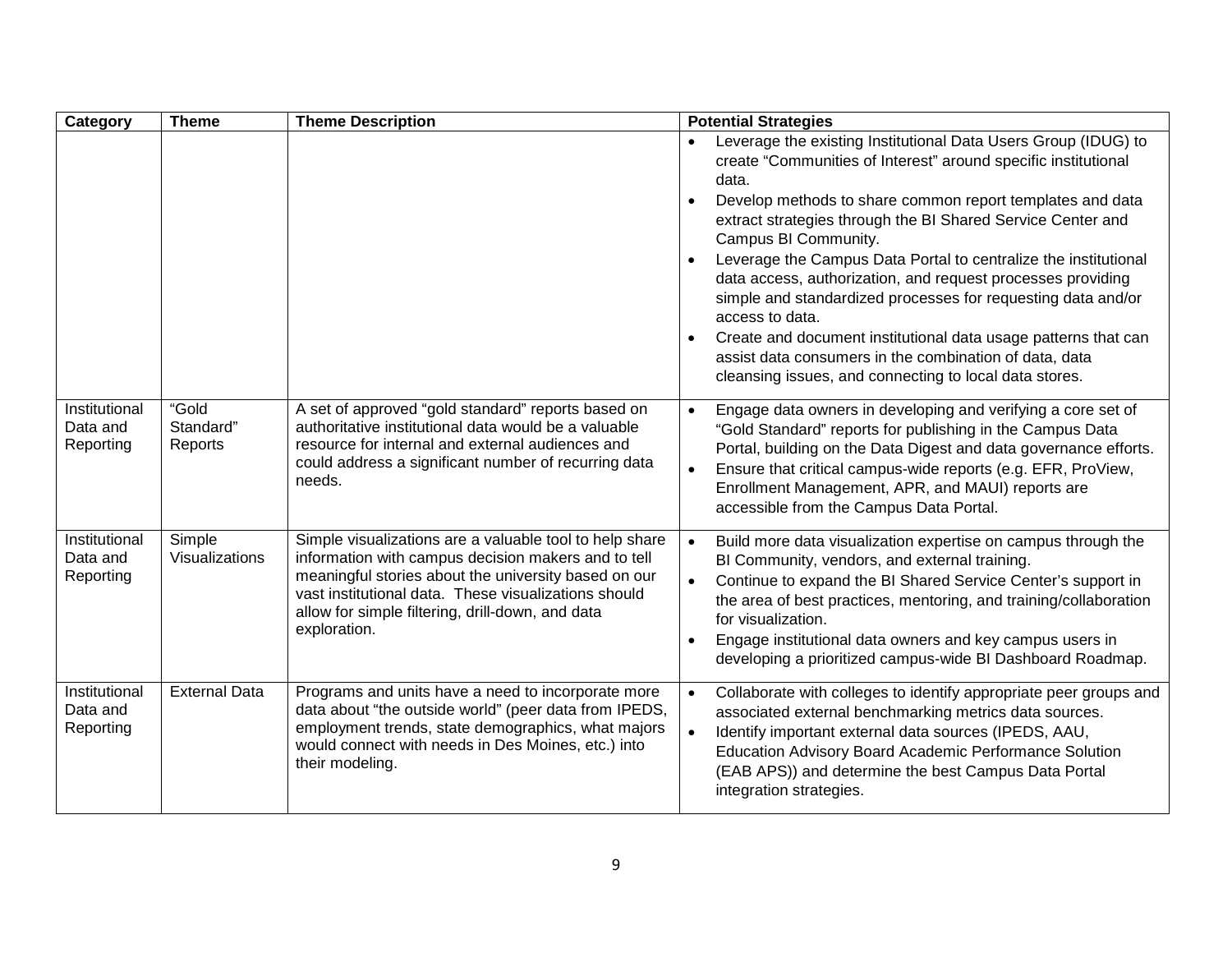| Category                               | <b>Theme</b>                         | <b>Theme Description</b>                                                                                                                                                                                                                                                                                                                            | <b>Potential Strategies</b>                                                                                                                                                                                                                                                                                                                                                                                                                                                                                                                                                                                                                                                                                                                                                                                                                                               |
|----------------------------------------|--------------------------------------|-----------------------------------------------------------------------------------------------------------------------------------------------------------------------------------------------------------------------------------------------------------------------------------------------------------------------------------------------------|---------------------------------------------------------------------------------------------------------------------------------------------------------------------------------------------------------------------------------------------------------------------------------------------------------------------------------------------------------------------------------------------------------------------------------------------------------------------------------------------------------------------------------------------------------------------------------------------------------------------------------------------------------------------------------------------------------------------------------------------------------------------------------------------------------------------------------------------------------------------------|
| Institutional<br>Data and<br>Reporting | Data<br>Aggregation                  | Academic and administrative units need access to a<br>wide variety of data in order to answer complex<br>questions and respond to requests. Data needs to be<br>aggregated from multiple sources-some internal,<br>some local, and some external. Understanding how<br>to accurately combine data from multiple data sources<br>can be challenging. | Expose ProView business rules and data to assist campus units<br>in aggregating these data sources for their unit-specific<br>reporting.<br>Enhance the University Data Warehouse to include additional<br>$\bullet$<br>subject areas (pre-award, facilities) and summary and<br>aggregation tables for existing subject areas that would simplify<br>Business Intelligence and reporting solutions.<br>Create and document institutional data usage patterns that can<br>$\bullet$<br>assist data consumers in the combination of data, data<br>cleansing issues, and connecting to local data stores.<br>Utilize input from the Institutional Data Users Group and BI<br>$\bullet$<br>Community to identify important data sources and create views<br>that aggregate common data across schemas in order to<br>simplify Business Intelligence and reporting solutions. |
| Institutional<br>Data and<br>Reporting | Benchmarking                         | Internal and external benchmark data for individual<br>faculty, programs, departments, and colleges is critical<br>for comparative analysis with peers and to understand<br>current trends                                                                                                                                                          | Participate in and support the Education Advisory Board (EAB)<br>$\bullet$<br>Academic Performance Solution (APS) analytics scorecarding<br>engagement to develop allocation, capacity, outcomes,<br>enrollment, and cost metrics for strategic decision making.<br>Identify appropriate collegiate peer groups and common sources<br>$\bullet$<br>of benchmarking information and establish an integration<br>strategy with the Campus Data Portal.<br>Enhance Academic and Professional Record (APR) reporting<br>capabilities for internal faculty, program, departmental, and<br>collegiate benchmarking.<br>Explore Academic Analytics or SciVal pilot projects as solutions<br>for external benchmarking across peer institutions.                                                                                                                                  |
| Data<br>Domain<br>Specific             | Comprehensive<br><b>Faculty Data</b> | Deans and DEOs require comprehensive and<br>consistent faculty data, including information<br>regarding compensation, performance, instruction,<br>scholarly and research productivity, service,<br>engagement, and space allocation/utilization.                                                                                                   | Leverage authoritative data sources to create a comprehensive<br>$\bullet$<br>faculty dashboard that aggregates as much institutional data as<br>possible.<br>Facilitate solutions as they emerge from ongoing discussions<br>$\bullet$<br>between the Office of the Provost and colleges about faculty<br>processes, authoritative source of faculty data, and opportunities<br>to use that data effectively.<br>Participate in and support the Education Advisory Board (EAB)                                                                                                                                                                                                                                                                                                                                                                                           |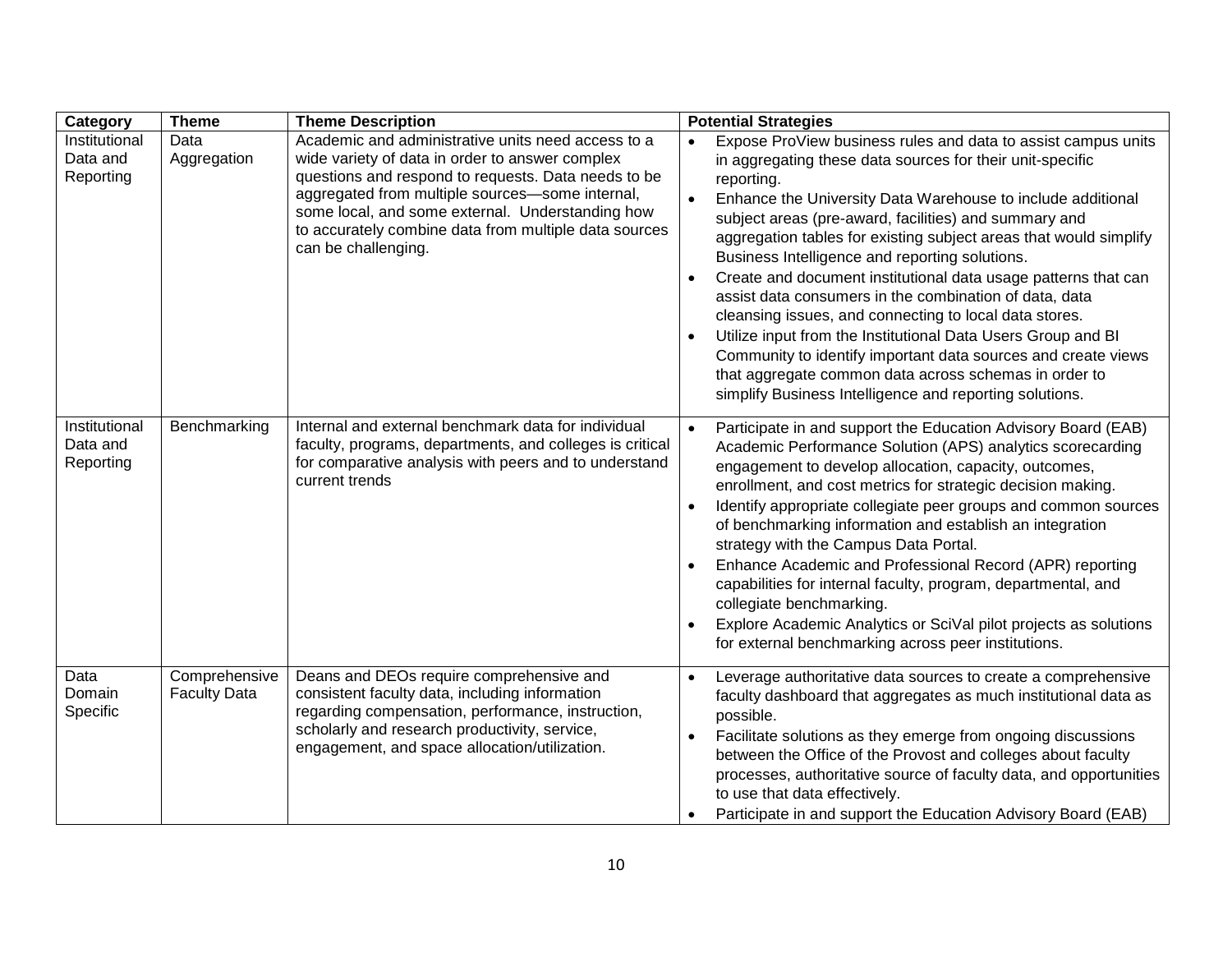| Category                   | <b>Theme</b>              | <b>Theme Description</b>                                                                                                                                                                                                                                                                                                                                                                                                                                                                                                                      | <b>Potential Strategies</b>                                                                                                                                                                                                                                                                                                                                                                                                                                                                                                                                                                                                                                                                                                                                                                                                                                                                                                                                                                                                                                                                                                        |
|----------------------------|---------------------------|-----------------------------------------------------------------------------------------------------------------------------------------------------------------------------------------------------------------------------------------------------------------------------------------------------------------------------------------------------------------------------------------------------------------------------------------------------------------------------------------------------------------------------------------------|------------------------------------------------------------------------------------------------------------------------------------------------------------------------------------------------------------------------------------------------------------------------------------------------------------------------------------------------------------------------------------------------------------------------------------------------------------------------------------------------------------------------------------------------------------------------------------------------------------------------------------------------------------------------------------------------------------------------------------------------------------------------------------------------------------------------------------------------------------------------------------------------------------------------------------------------------------------------------------------------------------------------------------------------------------------------------------------------------------------------------------|
|                            |                           |                                                                                                                                                                                                                                                                                                                                                                                                                                                                                                                                               | Academic Performance Solution (APS) analytics scorecarding<br>engagement to develop allocation, capacity, outcomes,<br>enrollment, and cost metrics for strategic decision making.<br>Enhance and expand the Faculty Status Application to include<br>$\bullet$<br>more robust integration with authoritative institutional data.<br>Formalize the role of the Academic and Professional Record<br>(APR); continue to develop direct integrations with authoritative<br>institutional data sources and expand reporting capabilities.<br>Provide better integrations with pre- and post-award grant<br>accounting and space data for faculty reporting.                                                                                                                                                                                                                                                                                                                                                                                                                                                                            |
| Data<br>Domain<br>Specific | Student<br><b>Success</b> | Student success indicators are critical as we develop<br>better interventions to improve course completion,<br>retention and graduation rates. At the macro-level,<br>progression and persistence information is needed. At<br>the micro-level, indicators such as ICON course<br>interactions and engagement information are critical<br>for monitoring student success and developing better<br>interventions where needed. Strengthening this area<br>would also allow us to track more "assurance of<br>learning" data for accreditation. | Enhance the MAUI reporting environment by engaging data<br>$\bullet$<br>owners and users in developing new reports, revising existing<br>reports, and standardizing the user interface; provide periodic<br>end user training for the various MAUI reporting options.<br>Leverage the Unizin Consortium to develop a learning<br>management data warehouse and reporting strategy that<br>combines Unizin Academic Analytics projects with campus<br>student success needs.<br>Leverage the Budget Office Tuition Projection Project's student<br>$\bullet$<br>progression modeling to develop reports, visualizations, and<br>analytics to support student success initiatives.<br>Complete conversion of the student persistence modeling<br>$\bullet$<br>project and develop reports, visualizations, and analytics to<br>support student success initiatives.<br>Provide data, reports, and analytics solutions that support<br>student success programs including the MapWorks application<br>replacement project.<br>Expand the "Elements of Success" program beyond Chemistry<br>and Biology to other academic disciplines. |
| Data<br>Domain<br>Specific | Enrollment<br>Analytics   | There is a campus-wide need for enrollment and<br>academic profile data for projecting trends, as well as<br>advanced analytics to help predict who will apply,<br>enroll, and graduate. This information will enable<br>programs and units to make informed decisions earlier                                                                                                                                                                                                                                                                | Publish degree audit (u.achieve) data in the University Data<br>$\bullet$<br>Warehouse to enable projections of student course and section<br>demand                                                                                                                                                                                                                                                                                                                                                                                                                                                                                                                                                                                                                                                                                                                                                                                                                                                                                                                                                                               |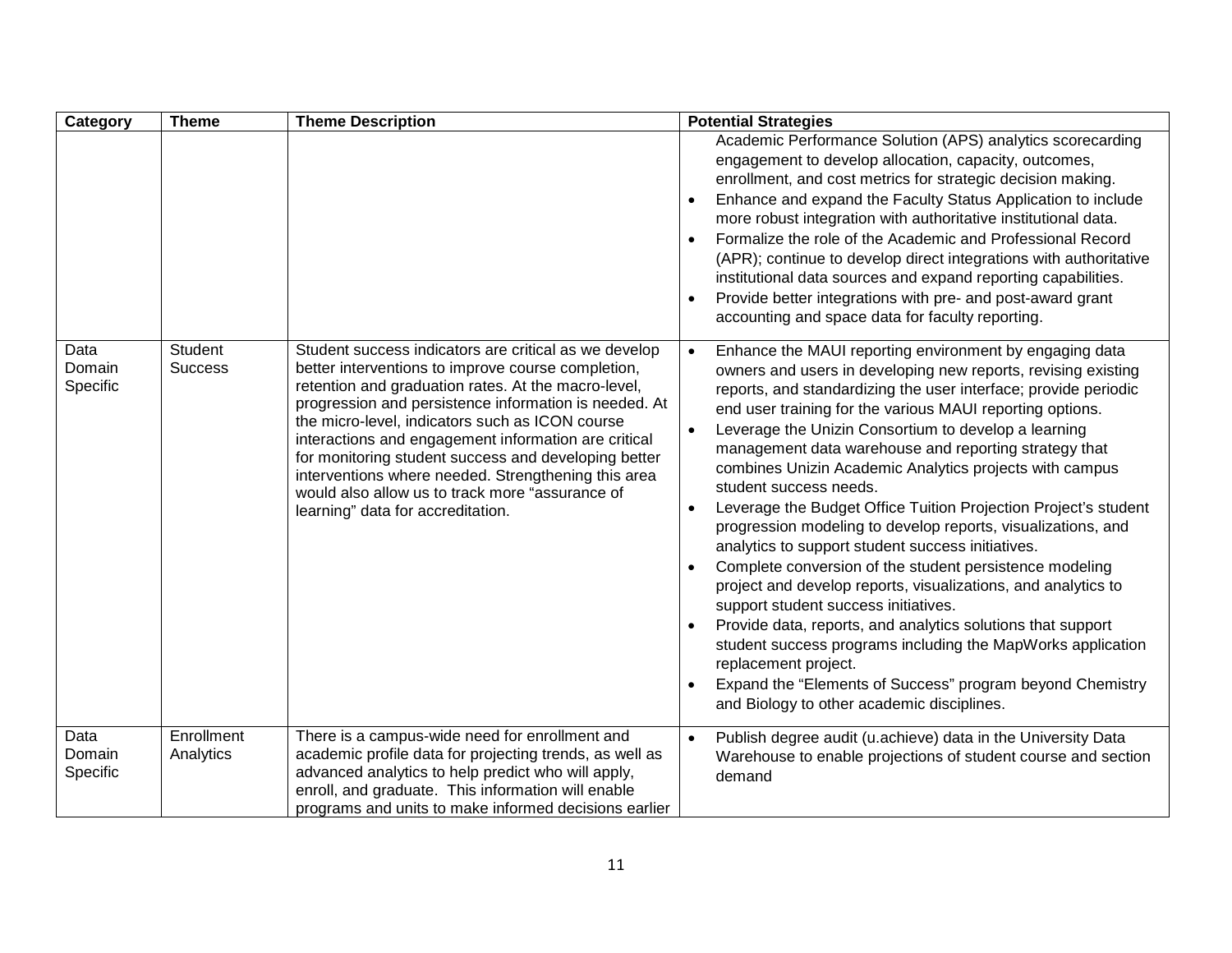| Category                   | <b>Theme</b>         | <b>Theme Description</b>                                                                                                                                                                                                                                                                                                                                                                                                                                                       | <b>Potential Strategies</b>                                                                                                                                                                                                                                                                                                                                                                                                                                                                                                                                                                                                                                                                                                                                                                                                                                                                                                                                                                                                                                                                                  |
|----------------------------|----------------------|--------------------------------------------------------------------------------------------------------------------------------------------------------------------------------------------------------------------------------------------------------------------------------------------------------------------------------------------------------------------------------------------------------------------------------------------------------------------------------|--------------------------------------------------------------------------------------------------------------------------------------------------------------------------------------------------------------------------------------------------------------------------------------------------------------------------------------------------------------------------------------------------------------------------------------------------------------------------------------------------------------------------------------------------------------------------------------------------------------------------------------------------------------------------------------------------------------------------------------------------------------------------------------------------------------------------------------------------------------------------------------------------------------------------------------------------------------------------------------------------------------------------------------------------------------------------------------------------------------|
|                            |                      | in their planning processes, and to improve processes<br>such as course scheduling and capacity planning.                                                                                                                                                                                                                                                                                                                                                                      | Expand the current Enrollment Management predictive modeling<br>$\bullet$<br>project beyond first year students to additional populations and<br>outcomes.<br>Create an Academic Success Business Intelligence solution that<br>$\bullet$<br>can be utilized by the various units (Student Success Team,<br>Academic Advising, and Registrar's Office) to guide their student<br>interactions and interventions.<br>Expand Admissions Dashboard capabilities to include a full suite<br>of visualizations that can be used by the Office of the Provost,<br>colleges, and departments in their enrollment management<br>planning process.<br>Leverage the Budget Office Tuition Projection Project's student<br>$\bullet$<br>enrollment pipeline modeling to develop better forecasting and<br>analytical processes based upon student progression paths.<br>Complete conversion of the student persistence-modeling<br>project and develop reports, visualizations, and analytics to<br>provide an authoritative source for official reporting, longitudinal<br>studies, and retention/graduation analysis. |
| Data<br>Domain<br>Specific | <b>Financial Aid</b> | Strategic use of financial aid is integral to enrollment<br>and retention management strategies and managing<br>student debt. The ability to leverage financial aid to<br>accomplish institutional recruitment, retention, and<br>positioning goals is critical. More advanced reporting<br>and analytics will be required to meet administrative<br>and academic unit needs.                                                                                                  | Partner with Enrollment Management units to develop a<br>$\bullet$<br>Financial Aid Business Intelligence environment that includes<br>reporting, dashboards, predictive modeling, analytics, and<br>simulation capabilities to assist colleges, departments, and<br>administrative units in their enrollment management and<br>financial planning.                                                                                                                                                                                                                                                                                                                                                                                                                                                                                                                                                                                                                                                                                                                                                          |
| Data<br>Domain<br>Specific | Student<br>Outcomes  | Undergraduate, graduate and professional student<br>initial placement and longer term outcomes data is<br>consistently required by accrediting agencies, Board<br>of Regents reporting and is also important for<br>measuring the university's statewide impact. A more<br>automated and integrated approach to capture all<br>student outcome information would be beneficial for<br>all the colleges, the Pomerantz Career Center, Alumni<br>Association, and UI Foundation. | Partner with the Pomerantz Career Center, Alumni Association,<br>$\bullet$<br>Ul Foundation, Graduate College and Registrar's Office on data<br>integration strategies so that everyone has access to accurate<br>and timely information.<br>Investigate a post-graduation engagement strategy to help<br>students understand the broad value of keeping contact and<br>career information current.<br>Develop a post-graduation social media strategy that captures<br>$\bullet$<br>LinkedIn or other account information as part of the graduation                                                                                                                                                                                                                                                                                                                                                                                                                                                                                                                                                         |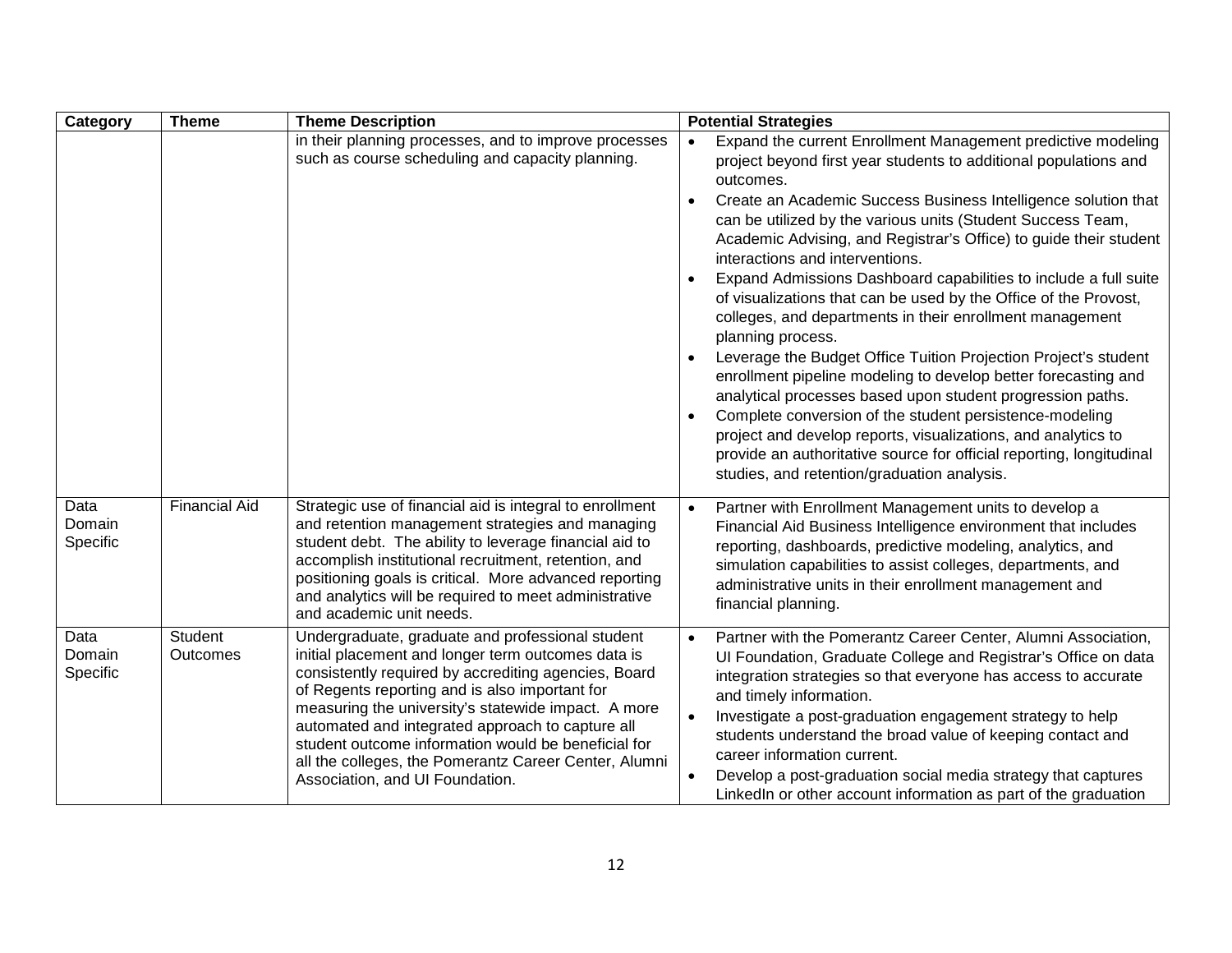| Category                   | <b>Theme</b>                       | <b>Theme Description</b>                                                                                                                                                                                                                                                                                                                                                                                                                                                                                                                    | <b>Potential Strategies</b>                                                                                                                                                                                                                                                                                                                                                                                                                                                                                                                                                                                                                                                                       |
|----------------------------|------------------------------------|---------------------------------------------------------------------------------------------------------------------------------------------------------------------------------------------------------------------------------------------------------------------------------------------------------------------------------------------------------------------------------------------------------------------------------------------------------------------------------------------------------------------------------------------|---------------------------------------------------------------------------------------------------------------------------------------------------------------------------------------------------------------------------------------------------------------------------------------------------------------------------------------------------------------------------------------------------------------------------------------------------------------------------------------------------------------------------------------------------------------------------------------------------------------------------------------------------------------------------------------------------|
|                            |                                    |                                                                                                                                                                                                                                                                                                                                                                                                                                                                                                                                             | application process to augment current collegiate employment<br>and education data mining processes.<br>Contact peer institutions to learn about potential solutions and<br>$\bullet$<br>share best practices.                                                                                                                                                                                                                                                                                                                                                                                                                                                                                    |
| Data<br>Domain<br>Specific | Learning<br>Space<br>Utilization   | Given current enrollment trends, we need a more<br>integrated approach to course and classroom<br>scheduling that incorporates course demand, student<br>preferences, capacity planning, and curricular<br>requirements.                                                                                                                                                                                                                                                                                                                    | Publish degree audit (u.achieve) data in the University Data<br>$\bullet$<br>Warehouse to enable projections of student course and section<br>demand.<br>Leverage Learning Spaces Governance and Board of Regents<br>$\bullet$<br>Ad Astra report recommendations to develop a learning spaces<br>data warehousing solution that simplifies the analysis of<br>classroom scheduling and faculty allocation data.<br>Collaborate with Facilities Management to consolidate all<br>$\bullet$<br>learning spaces information with building and room information.<br>Share enrollment predictions with all learning space<br>$\bullet$<br>stakeholders so they can project the impact on their units. |
| Data<br>Domain<br>Specific | Space<br>Allocation                | Deans and DEOs need better information about<br>allocation of space for research, including which<br>spaces are associated with which specific awards.                                                                                                                                                                                                                                                                                                                                                                                      | Complete the current space utilization BI project and include<br>$\bullet$<br>reporting and dashboards for use in collegiate and departmental<br>analysis.<br>Develop processes and policies to keep space information<br>$\bullet$<br>updated.<br>Partner with Grant Accounting to ensure that appropriate<br>$\bullet$<br>Principal Investigator information is included in Space Survey<br>data and reports.                                                                                                                                                                                                                                                                                   |
| Data<br>Domain<br>Specific | Research<br>Administrative<br>Data | A comprehensive research administrative information<br>reporting system is critical to reducing administrative<br>burden and responding to funding pressures. The<br>system needs to address all aspects of the research<br>enterprise including proposals, post-award, human<br>subject and animal protocols, and compliance. A<br>more integrated and robust system would help shape<br>the research portfolio and allow better tracking of<br>interdisciplinary research collaborations, graduate<br>student contributions, and outcomes | Leverage the Electronic Research Administrative (eRA) project<br>$\bullet$<br>and authoritative data sources to create a comprehensive<br>research administration dashboard that aggregates as much<br>institutional data as possible.                                                                                                                                                                                                                                                                                                                                                                                                                                                            |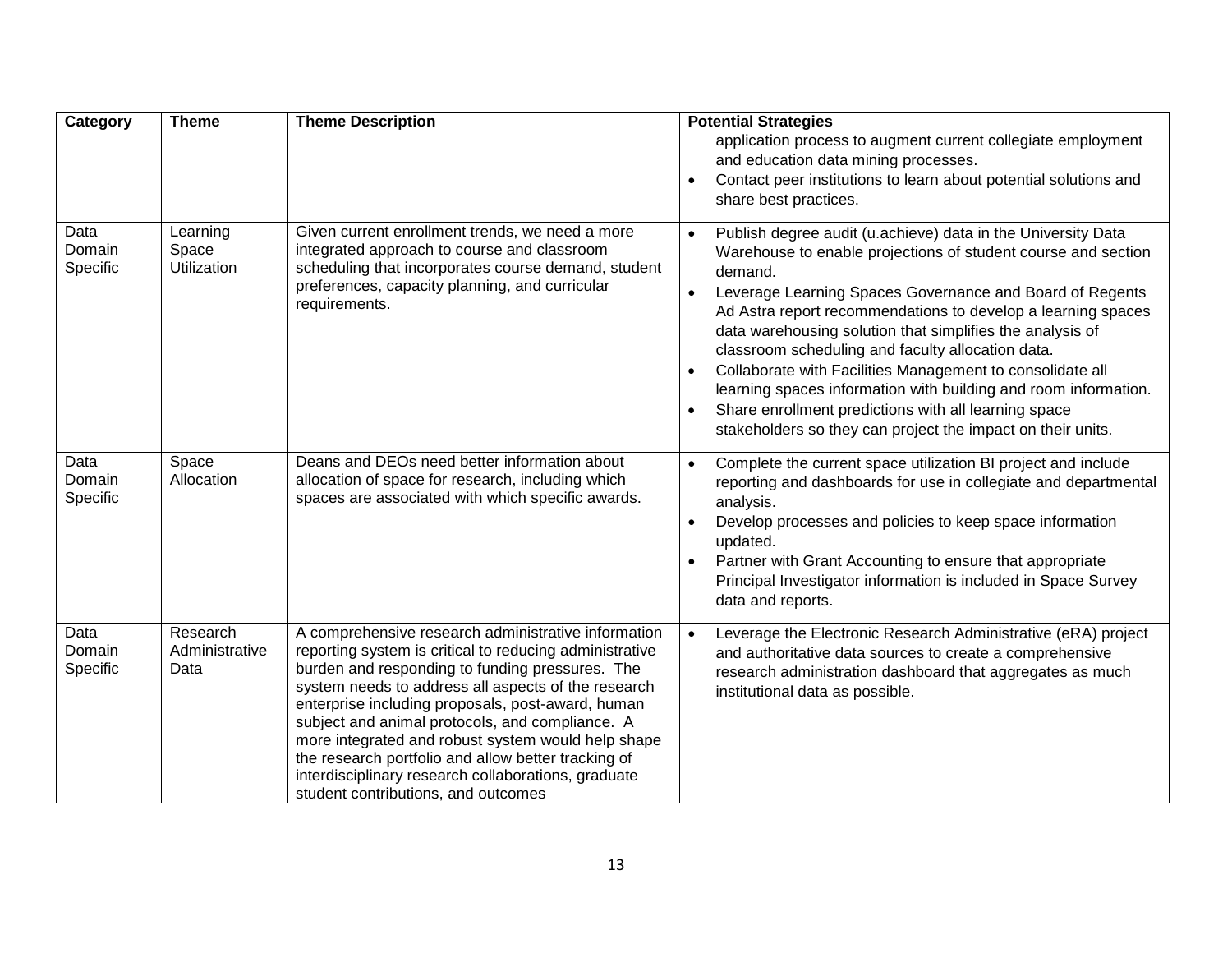#### <span id="page-13-0"></span>Recommendations

Business Intelligence is a complex and dynamic process that can provide campus with information and insights to make faster and better decisions. The OneIT BI Project Team developed the following recommendations to help the university become more data-driven and to realize the benefits of BI solutions:

- **Complete the BI projects that are currently being implemented** (Appendix D), as those will provide a foundation and critical mass of solutions to build on.
- For the remaining BI strategies, **develop an FY17 BI strategic roadmap** with the involvement of key stakeholders. BI strategies should be prioritized based on value to campus, data owner engagement, and measureable impact (e.g. accelerate a process, reduce costs, and/or improve productivity or efficiency and effectiveness).
- Data governance is a critical success factor to create a data-driven culture and to implement the BI strategies. Data governance focuses on improving data quality, protecting access to data, defining business rules, establishing data definitions, maintaining metadata, and documenting data policies. The university should **create an Institutional Data Governance team to provide oversight and direction in implementing the BI strategies**.
- Monthly IDUG meetings have demonstrated campus interest in learning more about institutional data, and have proven to be effective mechanisms for knowledge transfer. IDUG meetings can be extended beyond raising awareness of institutional data to include sharing best practices and usage patterns. The university should **leverage the Institutional Data User Group (IDUG) to increase campus data literacy and fluency.**
- The success of many of the BI strategies will depend on collaboration and partnerships across multiple functional and technical units. ITS should take the lead to **establish a formal BI Community**, consisting of campus BI practitioners to create an integrated approach to BI solutions. The BI Community will assist with developing best practices, encourage peer networking, and provide training opportunities.
- Best practices help achieve successful results and avoid failures. Developing and implementing BI best practices is integral to many of the potential strategies. Best practices should cover all aspects of the BI solution lifecycle, including how data is best captured, stored, processed, and visualized to maintain a high level of integrity, relevance and accessibility. ITS and BI practitioners across campus should **capture and publish BI Best Practices** for the benefit of campus.
- The BI landscape is dynamic and constantly changing. Innovations are expected in cloud, mobile, big data, visualization, analytics, and self-service BI space in just this next year. On the UI campus, it is expected that the volume, variety, and complexity of data will to continue to increase. The university will need to **develop a method to track BI industry trends, determine how those trends affect campus, and decide how best to respond**.

With the newly formed BI Shared Service Center (BISSC), growing campus interest in BI solutions, and engaged campus stakeholders, the university is well positioned to become a more data-driven institution.

#### <span id="page-13-1"></span>Timeline

Interviews started in mid-July 2015 and continued through mid-November 2015. Review of interview transcripts and distilling out the key themes began in December 2015, and was substantially complete in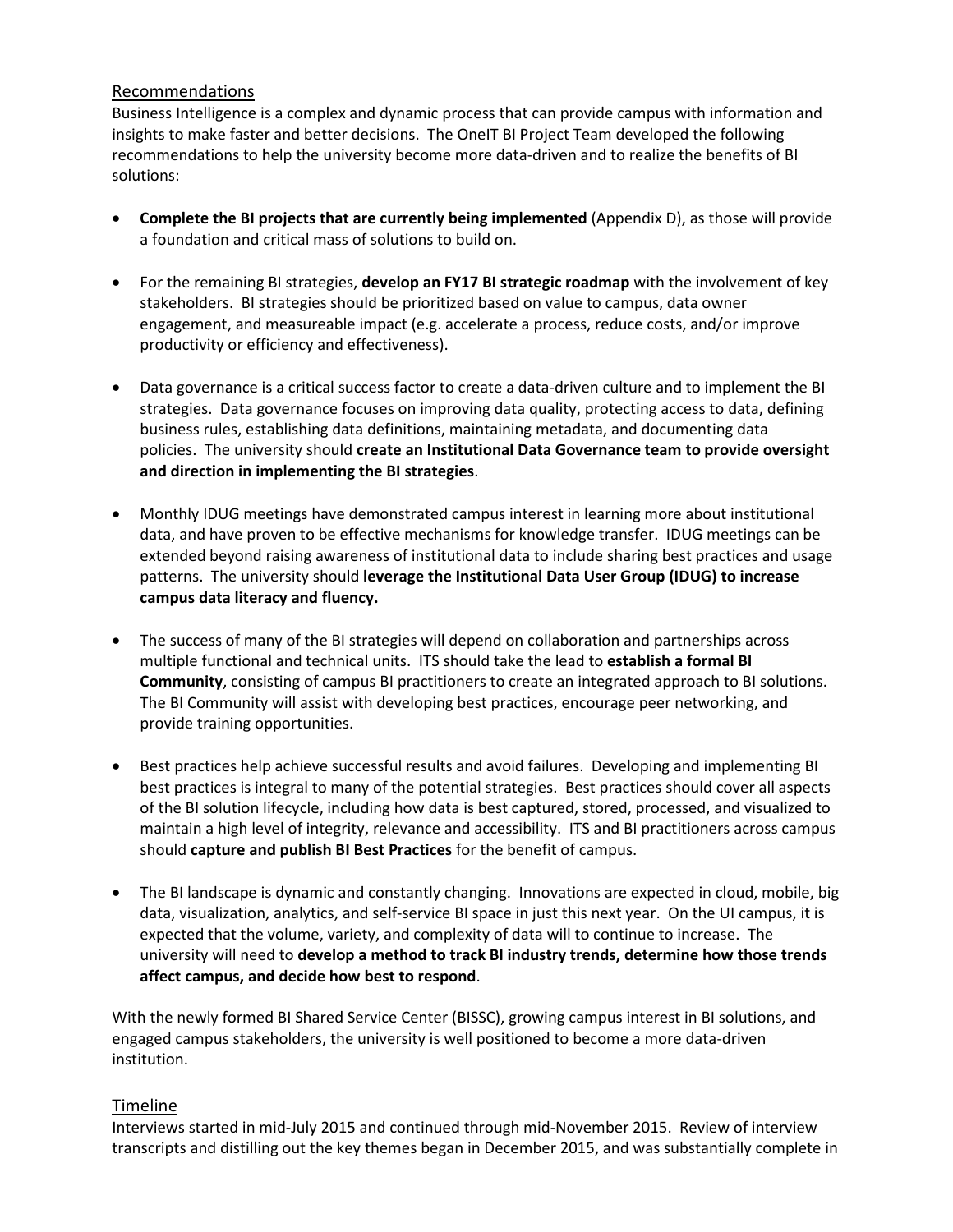mid-January 2016. Identifying potential strategies overlapped with the theme analysis in January 2016 and continued through February 2016. Vetting and feedback were complete in early March 2016. The final report was completed in March 2016.

Completing the project and associated thorough analysis took considerable time and effort, and most of this work was above and beyond the OneIT BI Project Team's primary job responsibilities.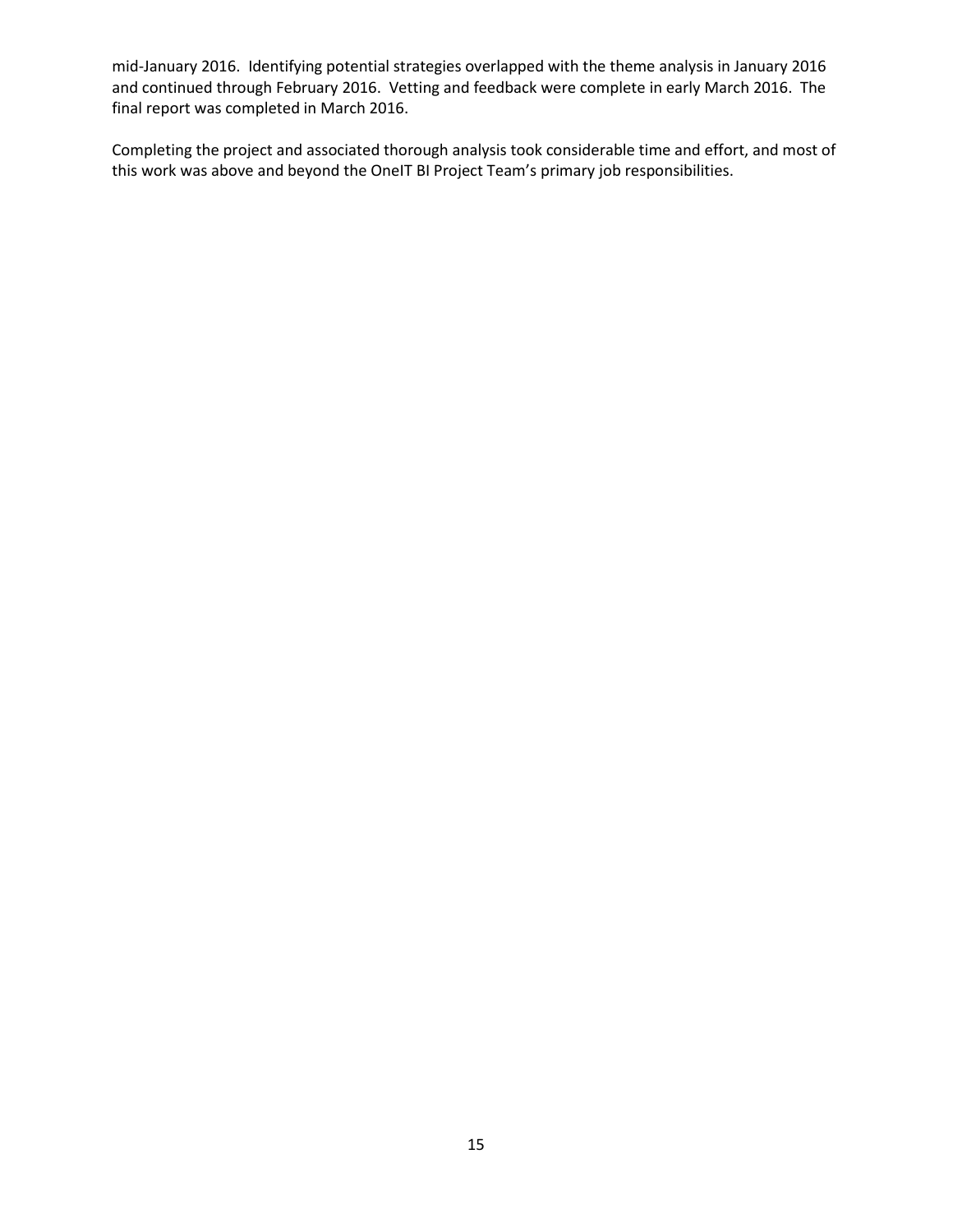## <span id="page-15-0"></span>Appendix A – High-Level BI Needs Assessment Interviewees

Rod Lehnertz - Interim Senior Vice President Kevin Ward - Interim Vice President, Human Resources Don Guckert - Associate Vice President and Director, Facilities Management Debby Zumbach - Interim Assistant Vice President and Director, Business Services Susan Klatt - Director, Financial Management and Budget and University Secretary Terry Johnson - Interim- University Chief Financial Officer and Treasurer Cheryl Reardon - Senior Assistant Vice President, Research Administration Jennifer Lassner - Assistant Vice President for Research/Director Sponsored Programs Georgina Dodge - Chief Diversity Officer and Associate Vice President Lon Moeller - Associate Provost for Undergraduate Education and Dean of the University College John Keller - Associate Provost for Graduate Education and Dean of the Graduate College Kevin Kregel - Associate Provost for Faculty Linda Snetselaar - Associate Provost for Outreach and Engagement Downing Thomas - Associate Provost and Dean of International Programs Chet Rzonca - Associate Provost and Dean of Continuing Education Brent Gage - Associate Vice President for Enrollment Management Don Szeszycki - Associate Vice President and Director of Administration and Planning Steve Fleagle - CIO and Director, ITS Sarah Gardial - Dean, Tippie College of Business David Johnsen - Dean, College of Dentistry Nicholas Colangelo - Dean College of Education Alec Scranton - Dean College of Engineering Gail Agrawal - Dean College of Law Chaden Djalali - Dean College of Liberal Arts and Sciences Debra Schwinn - Dean Carver College of Medicine Rita Frantz - Dean College of Nursing Donald Letendre - Dean College of Pharmacy Susan Curry - Dean College of Public Health Ann Goff – President's Office, Director, Project Manager Tom Rocklin – Vice-president Student Life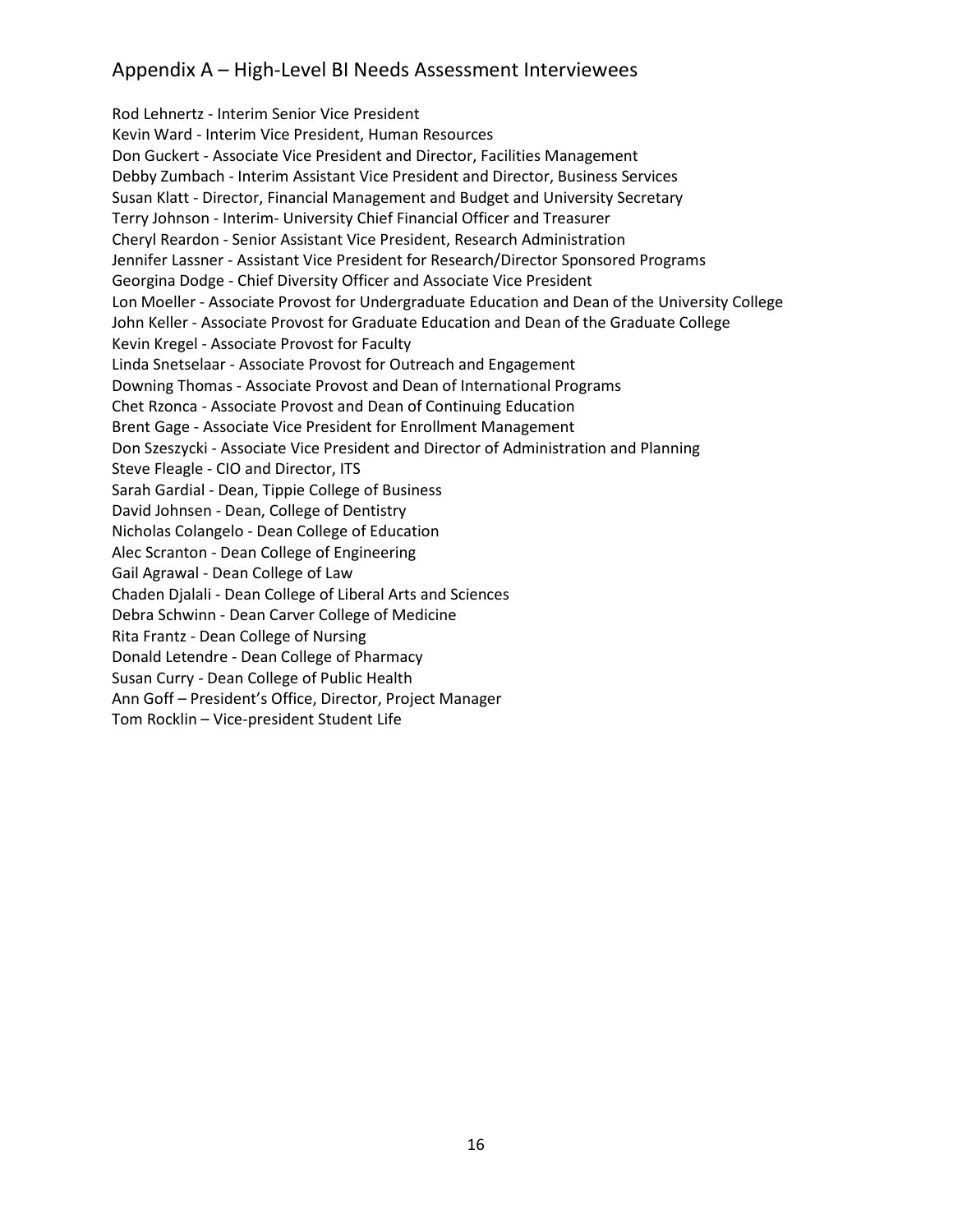## <span id="page-16-0"></span>Appendix B – BI Needs Assessment Interview Questions

1. From a strategic perspective, what information is most critical to your planning processes? a. In what form do you get that information? (spreadsheet, report, application, dashboard)

2. From a tactical/operational perspective, what information is most critical to your daily operations? a. In what form do you get information? (spreadsheet, report, application, dashboard)

3. In your role as  $\qquad \qquad$  (fill in the blank), what are the key questions that you ask? a. What information do you request internally from those that report to you? b. What information do you request from external units?

4. In your role as \_\_\_\_\_\_\_\_\_\_\_\_\_(fill in the blank), what are the key questions that you are asked? a. What information do you provide to your administration/management? b. What information do you provide to external units?

5. From a student/academic/faculty perspective, what information is most important? a. How frequently would you like student/academic information (live, day old, weekly, monthly, semester, fiscal year)?

6. From a financial perspective, what information is most important? a. How frequently would you like financial information (live, day old, weekly, monthly, semester, fiscal year)?

7. From a human resources perspective, what information is most important? a. How frequently would you like human resources information (live, day old, weekly, monthly, semester, fiscal year)?

8. From a research administration perspective, what information is most important? a. How frequently would you like research administration information (live, day old, weekly, monthly, semester, fiscal year)?

9. Is there any information that is difficult to obtain or simply not available?

10. What type of reports, dashboards, and visualizations would you like, that you don't currently have?

11. A lot of information is provided centrally but each college/unit usually captures additional supplemental data locally. Does your college/unit integrate any locally managed data with existing institutional data to meet your information needs?

Wrap up of Interview Questions

12. From your interactions with your peers at meetings or conferences, do you have any examples of business intelligence solutions that you think we should be aware of?

13. Is there anything else with regard to institutional data, business intelligence and analysis that you want to share with us?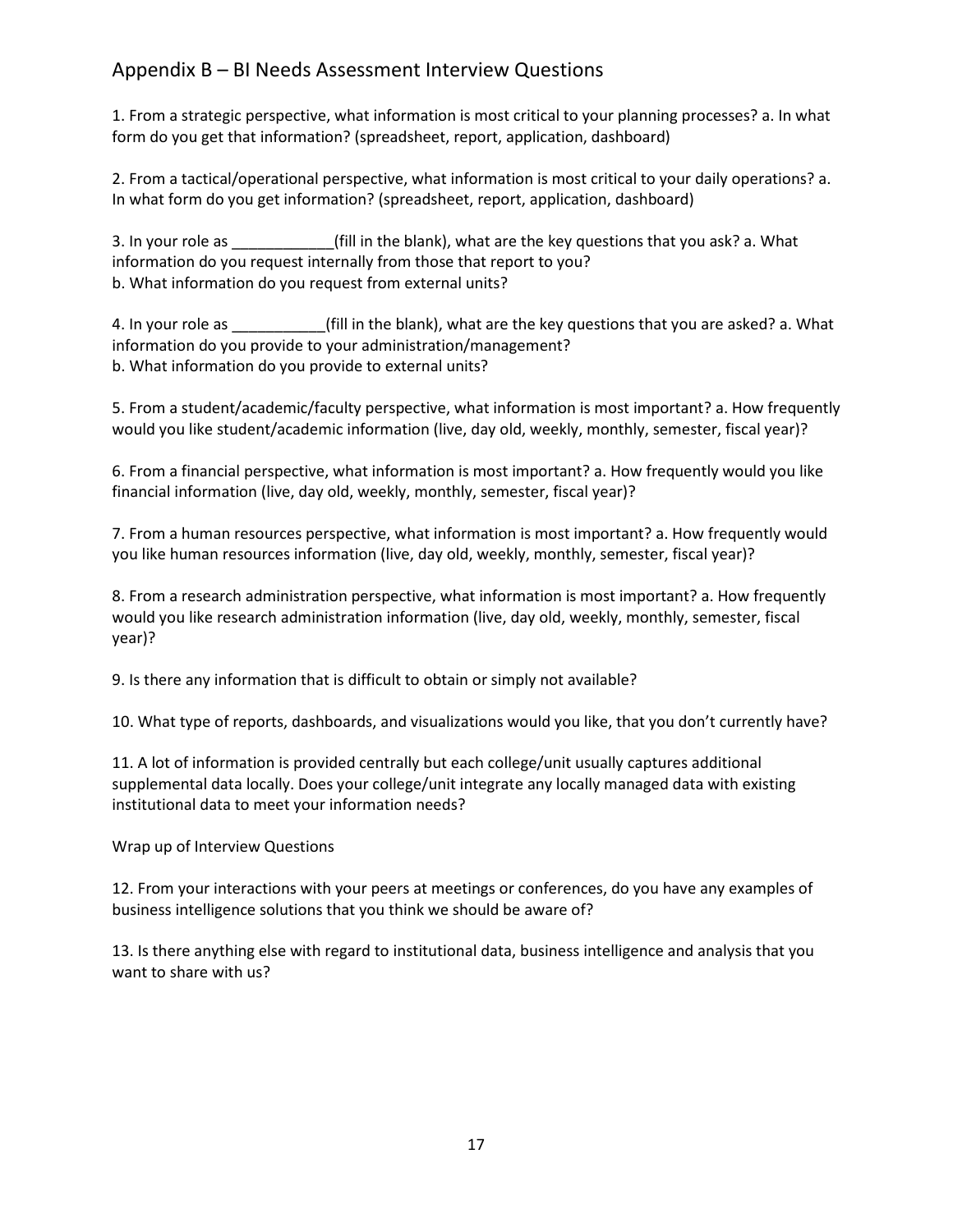## <span id="page-17-0"></span>Appendix C – e-Mail Communications

#### <span id="page-17-1"></span>Initial E-mail Notification

This communication was sent to all the executive-level staff that were interviewed a week or so prior to the interviews being scheduled.

#### Colleagues,

Over the past couple years, in pursuit of better ways to provide campus information, we have been investigating various data and reporting needs. We have established that the university is a "data rich" environment. In order to make that institutional data more valuable to the university, we must be able to convert our raw data into useful information that then can be used to make more informed and faster decisions. I'd like to update you on our Business Intelligence (BI) activities and invite you to participate in a BI needs assessment.

Our challenges to becoming data-driven have to do with complexity of institutional data, the variety of data sources, and special skill sets needed to analyze data and create reports. We have made some progress in education and awareness by establishing a new Institutional Data User Group (IDUG) in May 2014. We also received funding to create a BI Shared Service Center, centrally organizing core business intelligence functions into a service-oriented unit that will deliver solutions and provide knowledge, resources, and best practices to all of campus. We are in the recruiting process and are excited to form a team of dedicated BI professionals.

As part of the OneIT Business Intelligence (BI) project, a small team will perform a high-level needs assessment to determine what information key campus stakeholders, like you, need for strategic, tactical, and operational decision-making. The assessment will consist of an hour-long interview with OneIT BI team members. It will focus on your critical Financial, HR, Academic, and Research Administration information needs. To help you prepare for the discussion, we attached the interview questions to this message.

Based on the interview responses, the OneIT BI team will identify themes common across the university, capture "mission critical" information needs, and determine any information gaps to be resolved. These themes will be used in our planning and prioritization process.

With your assistance, we believe we can succeed in our efforts to create a roadmap for BI solutions to support a data-driven university. The BI team will be in touch to schedule your interview, and I would greatly appreciate your time and critical input into this process.

Sincerely,

Steve Fleagle

#### <span id="page-17-2"></span>Interview Follow-up E-mail

This communication was e-mailed out after the needs assessment interview.

Interviewee:

Thank you very much for taking the time to meet with us the other day. Your input is extremely valuable to our project, which we hope in turn will have a significant positive impact on campus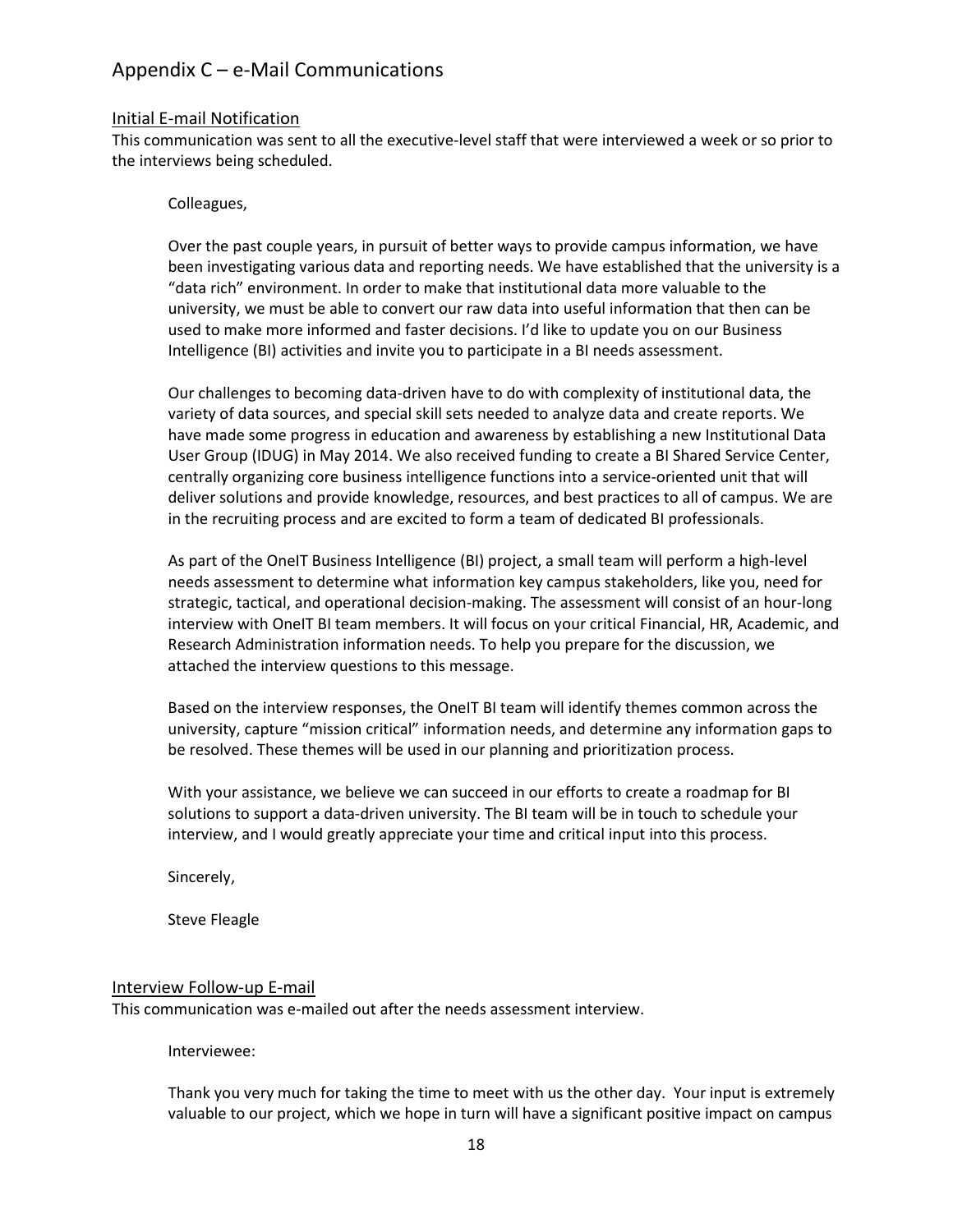as we work toward building a more powerful business intelligence environment to support a data-driven university.

As we finish up our meetings with key stakeholders across campus, we expect to identify existing information gaps and to distinguish some common themes. Based on this information we hope to develop a number of potential campus BI solutions that will support strategic, tactical, and operational decision making. We will communicate with you about those outcomes.

We will shortly share with you our notes from the meeting, for your reference and review. When you receive those, please let us know if any corrections are needed. Please also feel free to contact any of us at any time with additional thoughts about the project. Contact information for each of the team members is below (\* denotes a member of your interview team), or you can reach all team members a[t OneIT-BI-PT@uiowa.edu.](mailto:OneIT-BI-PT@uiowa.edu)

Sincerely,

The OneIT@Iowa Business Intelligence Project Team

#### <span id="page-18-0"></span>Interview Team Notes Summary E-mail

This communication was e-mailed out after summary notes were completed, typically 3 days or so. If there were action items or additional documents or examples volunteered, the second paragraph was revised to reflect that.

Interviewee,

Thank you again for meeting with the OneIT@Iowa Business Intelligence Project team. As promised, attached are summary notes from the meeting. We would be grateful if you would look these over and let us know if you have any corrections.

We look forward to reviewing the material you put together separately in response to our interview questions.

We would also welcome any additional thoughts you may have had related to our interview questions, or to business intelligence at the UI in general. Please feel free to contact any of the team members, or you can reach the entire team at [OneIT-BI-](mailto:OneIT-BI-PT@uiowa.edu)[PT@uiowa.edu.](mailto:OneIT-BI-PT@uiowa.edu)

Thank you!

The OneIT@Iowa Business Intelligence Project Team

#### <span id="page-18-1"></span>OneIT BI Needs Assessment Theme and Potential Strategy Feedback E-mail

This communication was e-mailed out to a subset of key stakeholders after the team had a substantially complete draft of the Themes and Potential Strategies.

Interviewee,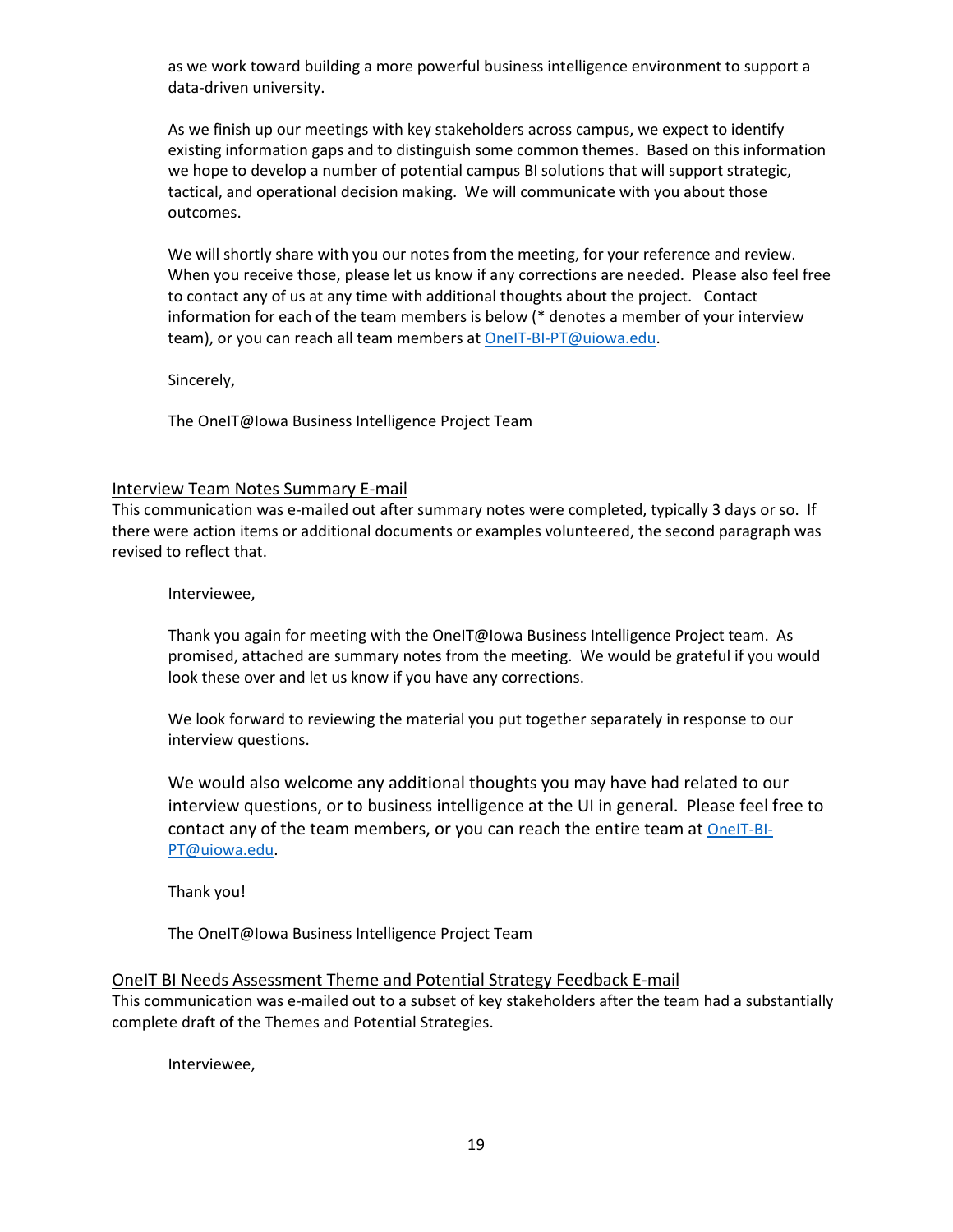The OneIT@Iowa Business Intelligence Project Team has distilled over 90 pages of interview notes into 16 themes, grouped into 4 categories, with over 50 potential strategies for addressing the issues raised. As we incorporate these themes and potential strategies into our final Needs Assessment Summary document, we thought it would be good to first vet the themes and strategies with some of the key campus stakeholders we interviewed, to get your feedback.

The latest version of the BI needs assessment "themes and potential strategies" document is attached, for your review. If possible, we would appreciate your feedback by February 23.

If you would prefer to have a quick meeting or phone call to share your comments rather than putting them into an e-mail, we would be happy to schedule something.

Thanks again for your critical input and assistance.

Sincerely,

The OneIT@Iowa Business Intelligence Project Team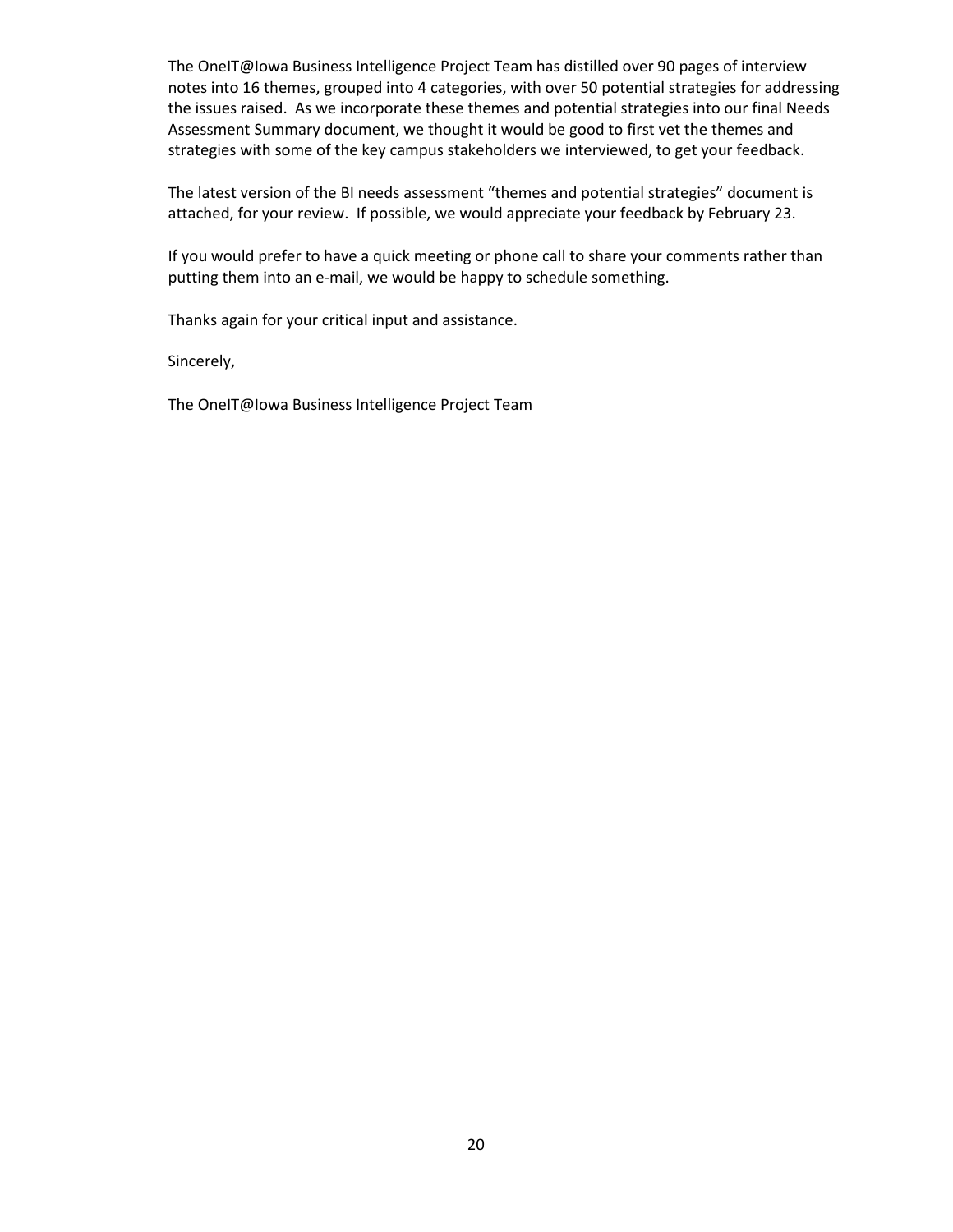## <span id="page-20-0"></span>Appendix D - BI Strategies actively being implemented

BI Strategies that are actively being implemented – listed by Theme category, Theme, Strategy

- Campus Environment Category
	- o Data Driven Decision-Making Theme
		- Ensure that Institutional Data Users Group (IDUG) sessions continue to increase campus data literacy by raising awareness of Institutional Data, promoting collaboration, and creating networking opportunities.
		- **Promote the BI Shared Services Center (BISSC) as a campus-wide resource for delivering** collaborative BI solutions and sharing best practices.
	- o Increasing Demand for Data Theme
		- **Utilize the Campus Data Portal project [\(http://data.uiowa.edu\)](http://data.uiowa.edu/) to consolidate and distribute** commonly requested institutional data and reports.
		- **Promote the University Data Digest [\(http://provost.uiowa.edu/data-digest\)](http://provost.uiowa.edu/data-digest) as the** authoritative source of institutional reports to address common data requests.
- Institutional Data and Reporting Category
	- o Data Complexity Theme
		- Leverage the Campus Data Portal to centralize the institutional data access, authorization, and request processes providing simple and standardized processes for requesting data and/or access to data.
	- o "Gold Standard" Reports Theme
		- Ensure that critical campus-wide reports (e.g. EFR, ProView, Enrollment Management, APR, and MAUI) reports are accessible from the Campus Data Portal.
	- o Simple Visualizations Theme
		- **Continue to expand the BI Shared Service Center's support in the area of best practices,** mentoring, and training/collaboration for visualization.
	- o Benchmarking Theme
		- Participate in and support the Education Advisory Board (EAB) Academic Performance Solution (APS) analytics scorecarding engagement to develop allocation, capacity, outcomes, enrollment, and cost metrics for strategic decision making.
- Data Domain Specific Category
	- o Comprehensive Faculty Data Theme
		- **Participate in and support the Education Advisory Board (EAB) Academic Performance** Solution (APS) analytics scorecarding engagement to develop allocation, capacity, outcomes, enrollment, and cost metrics for strategic decision making.
		- Formalize the role of the Academic and Professional Record (APR); continue to develop direct integrations with authoritative institutional data sources and expand reporting capabilities.
	- o Student Success Theme
		- **E** Enhance the MAUI reporting environment by engaging data owners and users in developing new reports, revising existing reports, and standardizing the user interface; provide periodic end user training for the various MAUI reporting options.
		- **Complete conversion of the student persistence modeling project and develop reports,** visualizations, and analytics to support student success initiatives.
		- **Expand the "Elements of Success" program beyond Chemistry and Biology to other** academic disciplines.
	- o Enrollment Analytics Theme
		- Publish degree audit (u.achieve) data in the University Data Warehouse to enable projections of student course and section demand